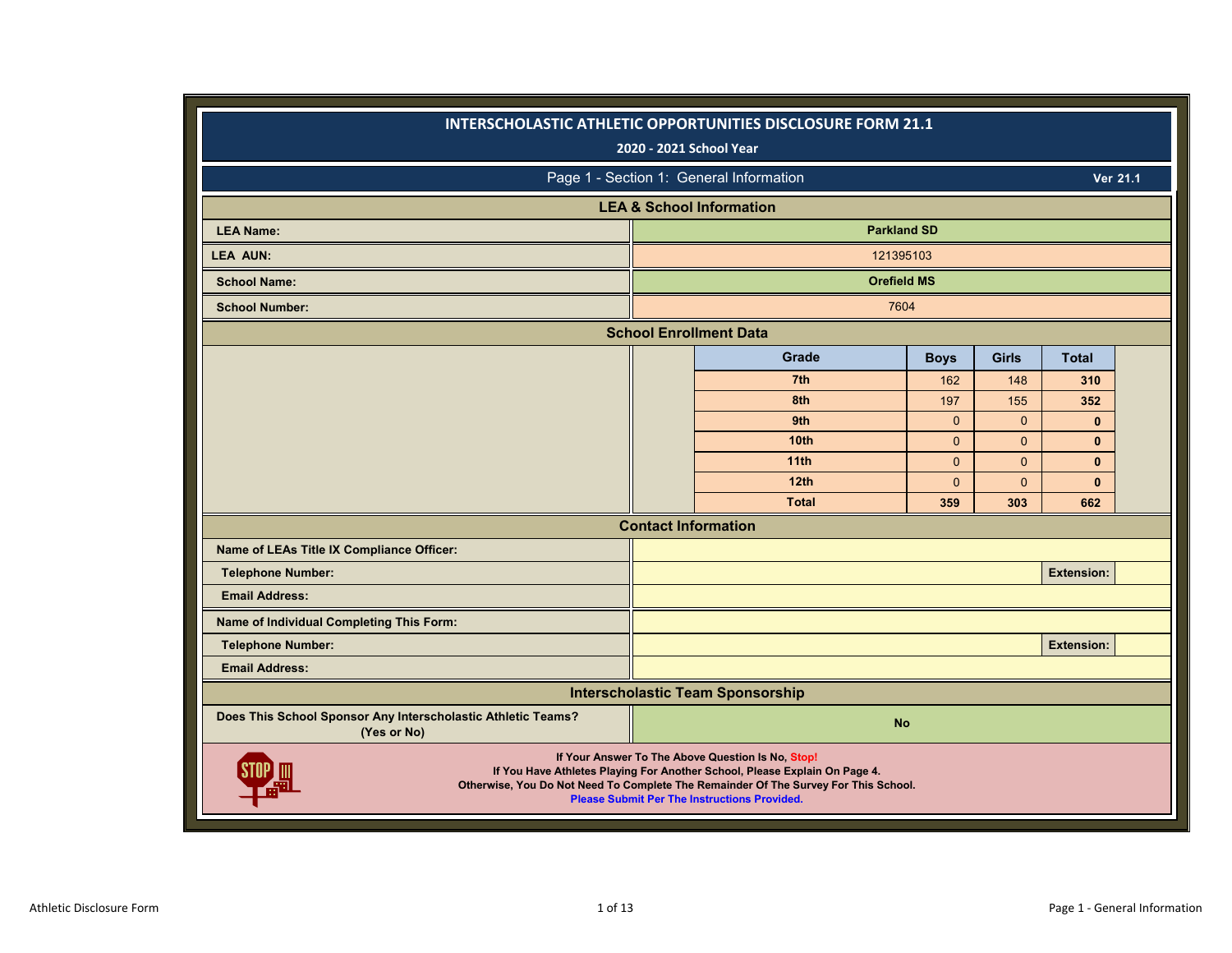|                                    |              |                            |             |                                                     |                                           |   |                                   | INTERSCHOLASTIC ATHLETIC OPPORTUNITIES DISCLOSURE FORM 21.1 |                 |                                                   | 2020 - 2021 School Year              |    |                                                                       |                              |   |                                                                    |                      |                          |                  |                                      |                  |                               |                           |                                                                     |                           |
|------------------------------------|--------------|----------------------------|-------------|-----------------------------------------------------|-------------------------------------------|---|-----------------------------------|-------------------------------------------------------------|-----------------|---------------------------------------------------|--------------------------------------|----|-----------------------------------------------------------------------|------------------------------|---|--------------------------------------------------------------------|----------------------|--------------------------|------------------|--------------------------------------|------------------|-------------------------------|---------------------------|---------------------------------------------------------------------|---------------------------|
|                                    |              | School: Orefield MS - 7604 |             |                                                     |                                           |   |                                   |                                                             |                 |                                                   | Page 2 - Section 1: Team Information |    |                                                                       |                              |   |                                                                    |                      |                          |                  | LEA: Parkland SD - 121395103         |                  |                               |                           |                                                                     |                           |
|                                    |              |                            |             |                                                     |                                           |   |                                   | <b>TEAM MEMBERSHIP</b>                                      |                 |                                                   |                                      |    |                                                                       |                              |   |                                                                    |                      |                          |                  |                                      |                  | <b>COACHES &amp; TRAINERS</b> |                           |                                                                     |                           |
| <b>Sport</b>                       | Boys/Girls   | Level                      |             | <b>Total Number of Participants</b><br>Competition) | As Of The Day Of The First Scheduled Team |   | Season(s) Team<br><b>Competes</b> |                                                             |                 | <b>Team History</b><br>(Format = YYYY, e.g. 1955) |                                      |    | <b>Total Number of</b><br><b>Competitions Scheduled</b><br>Per Season |                              |   | <b>Total Number of</b><br><b>Competitions Played Per</b><br>Season |                      |                          |                  | <b>NUMBER OF COACHES PER TEAM</b>    |                  |                               |                           | PERCENTAGE OF TIME SPENT BY EACH<br>ATHLETIC TRAINER WITH EACH TEAM |                           |
|                                    |              |                            | <b>Boys</b> | Girls                                               | <b>TOTAL</b>                              | F | $\mathsf{w}$<br>s                 | Year                                                        | Year of         | Year of                                           | Year of                              | F. | $\mathsf{w}$<br>$\mathsf{s}$                                          | Total                        | F | $\mathsf{w}$<br>$\mathsf{s}$                                       | <b>Total</b>         | Head<br><b>Full Time</b> | <b>Part Time</b> | <b>Assistant</b><br><b>Full Time</b> | <b>Part Time</b> | <b>Trainer 1</b><br>0.00%     | <b>Trainer 2</b><br>0.00% | <b>Trainer 3</b><br>0.00%                                           | <b>Trainer 4</b><br>0.00% |
| <b>Baseball</b>                    | Boys         | Varsity                    |             |                                                     | $\Omega$                                  |   |                                   | <b>Established</b>                                          | <b>Demotion</b> | Elimination                                       | einstatemen                          |    |                                                                       | $\mathbf{0}$                 |   |                                                                    | $\Omega$             |                          |                  |                                      |                  | 0.00%                         | 0.00%                     | 0.00%                                                               | 0.00%                     |
| <b>Basketball</b>                  | Boys         | Varsity                    |             |                                                     | $\mathbf{0}$                              |   |                                   |                                                             |                 |                                                   |                                      |    |                                                                       | $\mathbf{0}$                 |   |                                                                    | $\mathbf{0}$         |                          |                  |                                      |                  | 0.00%                         | 0.00%                     | 0.00%                                                               | 0.00%                     |
| <b>Bowling</b>                     | Boys         | Varsity                    |             |                                                     | $\mathbf{0}$                              |   |                                   |                                                             |                 |                                                   |                                      |    |                                                                       | $\mathbf{0}$                 |   |                                                                    | $\Omega$             |                          |                  |                                      |                  | 0.00%                         | 0.00%                     | 0.00%                                                               | 0.00%                     |
| <b>Cross Country</b>               | Boys         | Varsity                    |             |                                                     | $\overline{0}$                            |   |                                   |                                                             |                 |                                                   |                                      |    |                                                                       | $\Omega$                     |   |                                                                    | $\Omega$             |                          |                  |                                      |                  | 0.00%                         | 0.00%                     | 0.00%                                                               | 0.00%                     |
| Football                           | Boys         | Varsity                    |             |                                                     | $\mathbf{0}$                              |   |                                   |                                                             |                 |                                                   |                                      |    |                                                                       | $\mathbf{0}$                 |   |                                                                    | $\mathbf{0}$         |                          |                  |                                      |                  | 0.00%                         | 0.00%                     | 0.00%                                                               | 0.00%                     |
| Golf                               | Boys         | Varsity                    |             |                                                     | $\mathbf{0}$                              |   |                                   |                                                             |                 |                                                   |                                      |    |                                                                       | $\Omega$                     |   |                                                                    | $\Omega$             |                          |                  |                                      |                  | 0.00%                         | 0.00%                     | 0.00%                                                               | 0.00%                     |
| Lacrosse                           | Boys         | Varsity                    |             |                                                     | $\mathbf{0}$                              |   |                                   |                                                             |                 |                                                   |                                      |    |                                                                       | $\mathbf{0}$                 |   |                                                                    | $\Omega$             |                          |                  |                                      |                  | 0.00%                         | 0.00%                     | 0.00%                                                               | 0.00%                     |
| Rifle                              | Boys         | Varsity                    |             |                                                     | $\mathbf{0}$                              |   |                                   |                                                             |                 |                                                   |                                      |    |                                                                       | $\mathbf{0}$                 |   |                                                                    | $\Omega$             |                          |                  |                                      |                  | 0.00%                         | 0.00%                     | 0.00%                                                               | 0.00%                     |
| Soccer                             | Boys         | Varsity                    |             |                                                     | $\overline{0}$                            |   |                                   |                                                             |                 |                                                   |                                      |    |                                                                       | $\mathbf{0}$                 |   |                                                                    | $\Omega$             |                          |                  |                                      |                  | 0.00%                         | 0.00%                     | 0.00%                                                               | 0.00%                     |
| <b>Swimming and Diving</b>         | Boys         | Varsity                    |             |                                                     | $\mathbf{0}$                              |   |                                   |                                                             |                 |                                                   |                                      |    |                                                                       | $\mathbf{0}$                 |   |                                                                    | $\Omega$             |                          |                  |                                      |                  | 0.00%                         | 0.00%                     | 0.00%                                                               | 0.00%                     |
| <b>Tennis</b>                      | Boys         | Varsity                    |             |                                                     | $\mathbf{0}$                              |   |                                   |                                                             |                 |                                                   |                                      |    |                                                                       | $\mathbf{0}$                 |   |                                                                    | $\Omega$             |                          |                  |                                      |                  | 0.00%                         | 0.00%                     | 0.00%                                                               | 0.00%                     |
| Track & Field (Indoor)             | Boys         | Varsity                    |             |                                                     | $\mathbf{0}$                              |   |                                   |                                                             |                 |                                                   |                                      |    |                                                                       | $\Omega$                     |   |                                                                    | $\Omega$             |                          |                  |                                      |                  | 0.00%                         | 0.00%                     | 0.00%                                                               | 0.00%                     |
| <b>Track &amp; Field (Outdoor)</b> | Boys         | Varsity                    |             |                                                     | $\mathbf{0}$                              |   |                                   |                                                             |                 |                                                   |                                      |    |                                                                       | $\mathbf{0}$                 |   |                                                                    | $\Omega$             |                          |                  |                                      |                  | 0.00%                         | 0.00%                     | 0.00%                                                               | 0.00%                     |
| Volleyball                         | Boys         | Varsity                    |             |                                                     | $\mathbf{0}$                              |   |                                   |                                                             |                 |                                                   |                                      |    |                                                                       | $\mathbf{0}$                 |   |                                                                    | $\Omega$             |                          |                  |                                      |                  | 0.00%                         | 0.00%                     | 0.00%                                                               | 0.00%                     |
| <b>Water Polo</b>                  | Boys         | Varsity                    |             |                                                     | $\overline{0}$                            |   |                                   |                                                             |                 |                                                   |                                      |    |                                                                       | $\mathbf{0}$                 |   |                                                                    | $\Omega$             |                          |                  |                                      |                  | 0.00%                         | 0.00%                     | 0.00%                                                               | 0.00%                     |
| Wrestling                          | Boys         | Varsity                    |             |                                                     | $\mathbf{0}$                              |   |                                   |                                                             |                 |                                                   |                                      |    |                                                                       | $\Omega$                     |   |                                                                    | $\Omega$             |                          |                  |                                      |                  | 0.00%                         | 0.00%                     | 0.00%                                                               | 0.00%                     |
| <b>Baseball</b>                    | Boys         | Jr Varsity                 |             |                                                     | $\mathbf{0}$                              |   |                                   |                                                             |                 |                                                   |                                      |    |                                                                       | $\mathbf{0}$                 |   |                                                                    | $\mathbf{0}$         |                          |                  |                                      |                  | 0.00%                         | 0.00%                     | 0.00%                                                               | 0.00%                     |
| <b>Basketball</b>                  | Boys         | Jr Varsity                 |             |                                                     | $\mathbf{0}$                              |   |                                   |                                                             |                 |                                                   |                                      |    |                                                                       | $\Omega$                     |   |                                                                    | $\Omega$             |                          |                  |                                      |                  | 0.00%                         | 0.00%                     | 0.00%                                                               | 0.00%                     |
| <b>Bowling</b>                     | Boys         | Jr Varsity                 |             |                                                     | $\mathbf{0}$<br>$\mathbf{0}$              |   |                                   |                                                             |                 |                                                   |                                      |    |                                                                       | $\mathbf{0}$<br>$\mathbf{0}$ |   |                                                                    | $\Omega$<br>$\Omega$ |                          |                  |                                      |                  | 0.00%                         | 0.00%                     | 0.00%                                                               | 0.00%                     |
| <b>Cross Country</b><br>Football   | Boys<br>Boys | Jr Varsity<br>Jr Varsity   |             |                                                     | $\overline{0}$                            |   |                                   |                                                             |                 |                                                   |                                      |    |                                                                       | $\mathbf{0}$                 |   |                                                                    | $\Omega$             |                          |                  |                                      |                  | 0.00%                         | 0.00%                     | 0.00%<br>0.00%                                                      | 0.00%<br>0.00%            |
| Golf                               | Boys         | Jr Varsity                 |             |                                                     | $\mathbf{0}$                              |   |                                   |                                                             |                 |                                                   |                                      |    |                                                                       | $\mathbf{0}$                 |   |                                                                    | $\Omega$             |                          |                  |                                      |                  | 0.00%<br>0.00%                | 0.00%<br>0.00%            | 0.00%                                                               | 0.00%                     |
| Lacrosse                           | Boys         | Jr Varsity                 |             |                                                     | $\mathbf{0}$                              |   |                                   |                                                             |                 |                                                   |                                      |    |                                                                       | $\mathbf{0}$                 |   |                                                                    | $\Omega$             |                          |                  |                                      |                  | 0.00%                         | 0.00%                     | 0.00%                                                               | 0.00%                     |
| Rifle                              | Boys         | Jr Varsity                 |             |                                                     | $\overline{0}$                            |   |                                   |                                                             |                 |                                                   |                                      |    |                                                                       | $\Omega$                     |   |                                                                    | $\Omega$             |                          |                  |                                      |                  | 0.00%                         | 0.00%                     | 0.00%                                                               | 0.00%                     |
| Soccer                             | Boys         | Jr Varsity                 |             |                                                     | $\mathbf{0}$                              |   |                                   |                                                             |                 |                                                   |                                      |    |                                                                       | $\mathbf{0}$                 |   |                                                                    | $\Omega$             |                          |                  |                                      |                  | 0.00%                         | 0.00%                     | 0.00%                                                               | 0.00%                     |
| <b>Swimming and Diving</b>         | Boys         | Jr Varsity                 |             |                                                     | $\mathbf{0}$                              |   |                                   |                                                             |                 |                                                   |                                      |    |                                                                       | $\mathbf{0}$                 |   |                                                                    | $\Omega$             |                          |                  |                                      |                  | 0.00%                         | 0.00%                     | 0.00%                                                               | 0.00%                     |
| <b>Tennis</b>                      | Boys         | Jr Varsity                 |             |                                                     | $\overline{0}$                            |   |                                   |                                                             |                 |                                                   |                                      |    |                                                                       | $\mathbf{0}$                 |   |                                                                    | $\Omega$             |                          |                  |                                      |                  | 0.00%                         | 0.00%                     | 0.00%                                                               | 0.00%                     |
| Track & Field (Indoor)             | Boys         | Jr Varsity                 |             |                                                     | $\mathbf{0}$                              |   |                                   |                                                             |                 |                                                   |                                      |    |                                                                       | $\mathbf{0}$                 |   |                                                                    | $\Omega$             |                          |                  |                                      |                  | 0.00%                         | 0.00%                     | 0.00%                                                               | 0.00%                     |
| <b>Track &amp; Field (Outdoor)</b> | Boys         | Jr Varsity                 |             |                                                     | $\mathbf{0}$                              |   |                                   |                                                             |                 |                                                   |                                      |    |                                                                       | $\mathbf{0}$                 |   |                                                                    | $\Omega$             |                          |                  |                                      |                  | 0.00%                         | 0.00%                     | 0.00%                                                               | 0.00%                     |
| Volleyball                         | Boys         | Jr Varsity                 |             |                                                     | $\mathbf{0}$                              |   |                                   |                                                             |                 |                                                   |                                      |    |                                                                       | $\Omega$                     |   |                                                                    | $\Omega$             |                          |                  |                                      |                  | 0.00%                         | 0.00%                     | 0.00%                                                               | 0.00%                     |
| <b>Water Polo</b>                  | Boys         | Jr Varsity                 |             |                                                     | $\mathbf{0}$                              |   |                                   |                                                             |                 |                                                   |                                      |    |                                                                       | $\mathbf{0}$                 |   |                                                                    | $\mathbf{0}$         |                          |                  |                                      |                  | 0.00%                         | 0.00%                     | 0.00%                                                               | 0.00%                     |
| Wrestling                          | Boys         | Jr Varsity                 |             |                                                     | $\overline{0}$                            |   |                                   |                                                             |                 |                                                   |                                      |    |                                                                       | $\mathbf{0}$                 |   |                                                                    | $\Omega$             |                          |                  |                                      |                  | 0.00%                         | 0.00%                     | 0.00%                                                               | 0.00%                     |
| <b>Baseball</b>                    | Boys         | Freshman                   |             |                                                     | $\mathbf{0}$                              |   |                                   |                                                             |                 |                                                   |                                      |    |                                                                       | $\mathbf{0}$                 |   |                                                                    | $\mathbf{0}$         |                          |                  |                                      |                  | 0.00%                         | 0.00%                     | 0.00%                                                               | 0.00%                     |
| <b>Basketball</b>                  | Boys         | Freshman                   |             |                                                     | $\mathbf{0}$                              |   |                                   |                                                             |                 |                                                   |                                      |    |                                                                       | $\mathbf{0}$                 |   |                                                                    | $\mathbf{0}$         |                          |                  |                                      |                  | 0.00%                         | 0.00%                     | 0.00%                                                               | 0.00%                     |
| <b>Bowling</b>                     | Boys         | Freshman                   |             |                                                     | $\Omega$                                  |   |                                   |                                                             |                 |                                                   |                                      |    |                                                                       | $\mathbf{0}$                 |   |                                                                    | $\mathbf{0}$         |                          |                  |                                      |                  | 0.00%                         | 0.00%                     | 0.00%                                                               | 0.00%                     |
| <b>Cross Country</b>               | Boys         | Freshman                   |             |                                                     | $\circ$                                   |   |                                   |                                                             |                 |                                                   |                                      |    |                                                                       | $\mathbf{0}$                 |   |                                                                    | $\mathbf{0}$         |                          |                  |                                      |                  | 0.00%                         | 0.00%                     | 0.00%                                                               | 0.00%                     |
| Football                           | Boys         | Freshman                   |             |                                                     | $\mathbf{0}$                              |   |                                   |                                                             |                 |                                                   |                                      |    |                                                                       | $\mathbf{0}$                 |   |                                                                    | $\circ$              |                          |                  |                                      |                  | 0.00%                         | 0.00%                     | 0.00%                                                               | 0.00%                     |
| Golf                               | Boys         | Freshman                   |             |                                                     | $\mathbf{0}$                              |   |                                   |                                                             |                 |                                                   |                                      |    |                                                                       | $\mathbf{0}$                 |   |                                                                    | $\mathbf{0}$         |                          |                  |                                      |                  | 0.00%                         | 0.00%                     | 0.00%                                                               | 0.00%                     |
| Lacrosse                           | Boys         | Freshman                   |             |                                                     | $\mathbf{0}$                              |   |                                   |                                                             |                 |                                                   |                                      |    |                                                                       | $\mathbf{0}$                 |   |                                                                    | $\circ$              |                          |                  |                                      |                  | 0.00%                         | 0.00%                     | 0.00%                                                               | 0.00%                     |
| Rifle                              | Boys         | Freshman                   |             |                                                     | $\mathbf{0}$                              |   |                                   |                                                             |                 |                                                   |                                      |    |                                                                       | $\mathbf 0$                  |   |                                                                    | $\mathbf 0$          |                          |                  |                                      |                  | 0.00%                         | 0.00%                     | 0.00%                                                               | 0.00%                     |
| Soccer                             | Boys         | Freshman                   |             |                                                     | $\mathbf{0}$                              |   |                                   |                                                             |                 |                                                   |                                      |    |                                                                       | $\mathbf{0}$                 |   |                                                                    | $\mathbf 0$          |                          |                  |                                      |                  | 0.00%                         | 0.00%                     | 0.00%                                                               | 0.00%                     |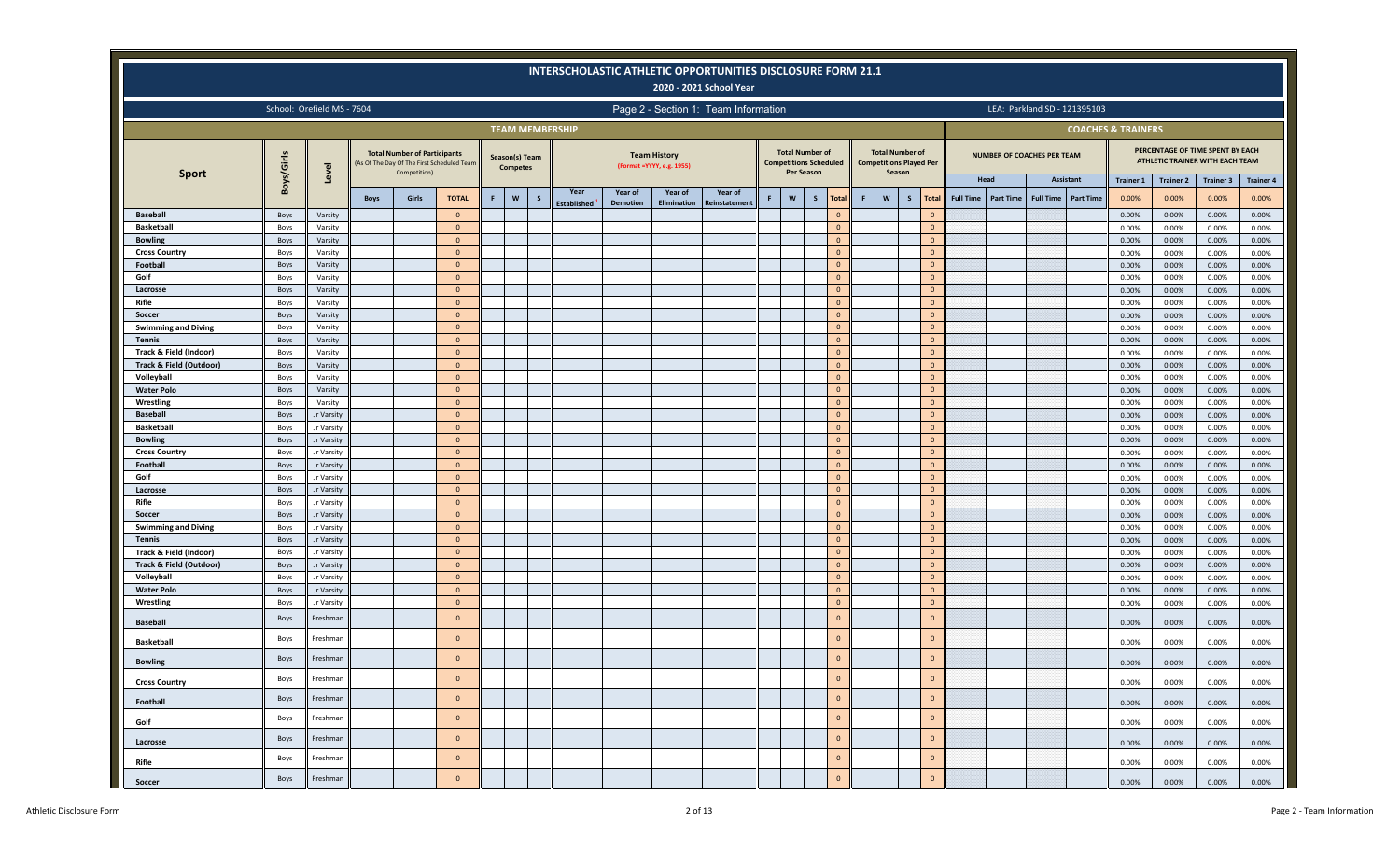|                                    |             |                            |                 |                                                                                                   |                 |     |                                   |              |                        |                 |                                                   | INTERSCHOLASTIC ATHLETIC OPPORTUNITIES DISCLOSURE FORM 21.1<br>2020 - 2021 School Year |        |                   |                                                         |                     |                         |                                                                    |                                |                  |                  |                                      |                               |                  |                                                                     |                  |
|------------------------------------|-------------|----------------------------|-----------------|---------------------------------------------------------------------------------------------------|-----------------|-----|-----------------------------------|--------------|------------------------|-----------------|---------------------------------------------------|----------------------------------------------------------------------------------------|--------|-------------------|---------------------------------------------------------|---------------------|-------------------------|--------------------------------------------------------------------|--------------------------------|------------------|------------------|--------------------------------------|-------------------------------|------------------|---------------------------------------------------------------------|------------------|
|                                    |             | School: Orefield MS - 7604 |                 |                                                                                                   |                 |     |                                   |              |                        |                 |                                                   | Page 2 - Section 1: Team Information                                                   |        |                   |                                                         |                     |                         |                                                                    |                                |                  |                  | LEA: Parkland SD - 121395103         |                               |                  |                                                                     |                  |
|                                    |             |                            |                 |                                                                                                   |                 |     |                                   |              | <b>TEAM MEMBERSHIP</b> |                 |                                                   |                                                                                        |        |                   |                                                         |                     |                         |                                                                    |                                |                  |                  |                                      | <b>COACHES &amp; TRAINERS</b> |                  |                                                                     |                  |
| <b>Sport</b>                       | Boys/Girls  | Level                      |                 | <b>Total Number of Participants</b><br>(As Of The Day Of The First Scheduled Team<br>Competition) |                 |     | Season(s) Team<br><b>Competes</b> |              |                        |                 | <b>Team History</b><br>(Format = YYYY, e.g. 1955) |                                                                                        |        | <b>Per Season</b> | <b>Total Number of</b><br><b>Competitions Scheduled</b> |                     |                         | <b>Total Number of</b><br><b>Competitions Played Per</b><br>Season |                                |                  |                  | NUMBER OF COACHES PER TEAM           |                               |                  | PERCENTAGE OF TIME SPENT BY EACH<br>ATHLETIC TRAINER WITH EACH TEAM |                  |
|                                    |             |                            |                 |                                                                                                   |                 |     |                                   |              | Year                   | Year of         | Year of                                           | Year of                                                                                |        |                   |                                                         |                     |                         |                                                                    |                                |                  | Head             | <b>Assistant</b>                     | <b>Trainer 1</b>              | <b>Trainer 2</b> | <b>Trainer 3</b>                                                    | <b>Trainer 4</b> |
|                                    |             |                            | <b>Boys</b>     | Girls                                                                                             | <b>TOTAL</b>    | F.  | $\mathbf{w}$                      | $\mathsf{s}$ | <b>Established</b>     | <b>Demotion</b> | <b>Elimination</b>                                | <b>Reinstatement</b>                                                                   | F.     | W                 | $\mathsf{s}$                                            | <b>Total</b>        | F                       | $\boldsymbol{\mathsf{w}}$<br>$\mathsf{s}$                          | <b>Total</b>                   | <b>Full Time</b> | <b>Part Time</b> | <b>Part Time</b><br><b>Full Time</b> | 0.00%                         | 0.00%            | 0.00%                                                               | 0.00%            |
| <b>Swimming and Diving</b>         | Boys        | Freshman                   |                 |                                                                                                   | $\mathbf{0}$    |     |                                   |              |                        |                 |                                                   |                                                                                        |        |                   |                                                         | $\mathbf{0}$        |                         |                                                                    | $\mathbf{0}$                   |                  |                  |                                      | 0.00%                         | 0.00%            | 0.00%                                                               | 0.00%            |
| <b>Tennis</b>                      | Boys        | Freshman                   |                 |                                                                                                   | $\mathbf{0}$    |     |                                   |              |                        |                 |                                                   |                                                                                        |        |                   |                                                         | $\mathbf 0$         |                         |                                                                    | $\mathbf{0}$                   |                  |                  |                                      | 0.00%                         | $0.00\%$         | 0.00%                                                               | 0.00%            |
| Track & Field (Indoor)             | Boys        | Freshman                   |                 |                                                                                                   | $\Omega$        |     |                                   |              |                        |                 |                                                   |                                                                                        |        |                   |                                                         | $\mathsf{O}\xspace$ |                         |                                                                    | $\mathbf{0}$                   |                  |                  |                                      | 0.00%                         | 0.00%            | 0.00%                                                               | 0.00%            |
| <b>Track &amp; Field (Outdoor)</b> | Boys        | Freshman                   |                 |                                                                                                   | $\mathbf{0}$    |     |                                   |              |                        |                 |                                                   |                                                                                        |        |                   |                                                         | $\mathbf 0$         |                         |                                                                    | $\mathbf{0}$                   |                  |                  |                                      | 0.00%                         | 0.00%            | 0.00%                                                               | 0.00%            |
| Volleyball                         | Boys        | Freshman                   |                 |                                                                                                   | $\Omega$        |     |                                   |              |                        |                 |                                                   |                                                                                        |        |                   |                                                         | $\mathsf{O}\xspace$ |                         |                                                                    | $\mathbf{0}$                   |                  |                  |                                      | 0.00%                         | 0.00%            | 0.00%                                                               | 0.00%            |
| <b>Water Polo</b>                  | Boys        | Freshman                   |                 |                                                                                                   | $\overline{0}$  |     |                                   |              |                        |                 |                                                   |                                                                                        |        |                   |                                                         | $\mathbf{0}$        |                         |                                                                    | $\mathbf{0}$                   |                  |                  |                                      | 0.00%                         | 0.00%            | 0.00%                                                               | 0.00%            |
| Wrestling                          | Boys        | Freshman                   |                 |                                                                                                   | $\mathbf{0}$    |     |                                   |              |                        |                 |                                                   |                                                                                        |        |                   |                                                         | $\mathsf{O}\xspace$ |                         |                                                                    | $\mathbf{0}$                   |                  |                  |                                      | 0.00%                         | 0.00%            | 0.00%                                                               | 0.00%            |
| <b>Baseball</b>                    | Boys        | 8th Grade                  |                 |                                                                                                   | $\overline{0}$  |     |                                   |              |                        |                 |                                                   |                                                                                        |        |                   |                                                         | $\mathbf 0$         |                         |                                                                    | $\mathbf{0}$                   |                  |                  |                                      | 0.00%                         | 0.00%            | 0.00%                                                               | 0.00%            |
| <b>Basketball</b>                  | Boys        | 8th Grade                  | 10              |                                                                                                   | 10              |     | Yes                               |              | 1973                   |                 |                                                   |                                                                                        |        | 16                |                                                         | 16                  |                         | 10                                                                 | $10$                           |                  |                  |                                      | 0.00%                         | 0.00%            | 0.00%                                                               | 0.00%            |
| <b>Bowling</b>                     | Boys        | 8th Grade                  |                 |                                                                                                   | $\Omega$        |     |                                   |              |                        |                 |                                                   |                                                                                        |        |                   |                                                         | $\mathsf{O}\xspace$ |                         |                                                                    | $\mathbf{0}$                   |                  |                  |                                      | 0.00%                         | $0.00\%$         | 0.00%                                                               | 0.00%            |
| <b>Cross Country</b>               | Boys        | 8th Grade                  | 12              |                                                                                                   | 12              | Yes |                                   |              | 2003                   |                 |                                                   |                                                                                        | 6      |                   |                                                         | 6                   | $\overline{3}$          |                                                                    | $\overline{\mathbf{3}}$        |                  |                  | $\overline{2}$                       | 0.00%                         | 0.00%            | 0.00%                                                               | 0.00%            |
| Football                           | Boys        | 8th Grade                  | 23              |                                                                                                   | 23              | Yes |                                   |              | 1973                   |                 |                                                   |                                                                                        | $10\,$ |                   |                                                         | $10$                | 5                       |                                                                    | 5                              |                  |                  | $\overline{2}$                       | 0.00%                         | 0.00%            | 0.00%                                                               | 0.00%            |
| Golf                               | Boys        | 8th Grade                  |                 |                                                                                                   | $\overline{0}$  |     |                                   |              |                        |                 |                                                   |                                                                                        |        |                   |                                                         | $\mathbf{0}$        |                         |                                                                    | $\mathbf{0}$                   |                  |                  |                                      | 0.00%                         | 0.00%            | 0.00%                                                               | 0.00%            |
| Lacrosse                           | Boys        | 8th Grade<br>8th Grade     |                 |                                                                                                   | $\overline{0}$  |     |                                   |              |                        |                 |                                                   |                                                                                        |        |                   | $\overline{\mathbf{0}}$                                 | $\mathbf 0$         |                         |                                                                    | $\overline{0}$<br>$\mathbf{0}$ |                  |                  |                                      | 0.00%                         | 0.00%            | 0.00%                                                               | 0.00%            |
| Rifle                              | Boys        |                            |                 |                                                                                                   | $\mathbf{0}$    |     |                                   |              |                        |                 |                                                   |                                                                                        |        |                   |                                                         |                     |                         |                                                                    |                                |                  |                  |                                      | 0.00%                         | 0.00%            | 0.00%                                                               | 0.00%            |
| Soccer                             | Boys        | 8th Grade                  |                 |                                                                                                   | $\Omega$        |     |                                   |              |                        |                 |                                                   |                                                                                        |        |                   |                                                         | $\mathbf{0}$        |                         |                                                                    | $\mathbf{0}$                   |                  |                  |                                      | 0.00%                         | $0.00\%$         | 0.00%                                                               | 0.00%            |
| <b>Swimming and Diving</b>         | Boys        | 8th Grade                  |                 |                                                                                                   | $\Omega$        |     |                                   |              |                        |                 |                                                   |                                                                                        |        |                   |                                                         | $\mathbf{0}$        |                         |                                                                    | $\mathbf{0}$                   |                  |                  |                                      | 0.00%                         | 0.00%            | 0.00%                                                               | 0.00%            |
| <b>Tennis</b>                      | Boys        | 8th Grade                  |                 |                                                                                                   | $\overline{0}$  |     |                                   |              |                        |                 |                                                   |                                                                                        |        |                   |                                                         | $\mathbf 0$         |                         |                                                                    | $\mathbf{0}$                   |                  |                  |                                      | 0.00%                         | 0.00%            | 0.00%                                                               | 0.00%            |
| Track & Field (Indoor)             | Boys        | 8th Grade                  |                 |                                                                                                   | $\overline{0}$  |     |                                   |              |                        |                 |                                                   |                                                                                        |        |                   |                                                         | $\mathbf{0}$        |                         |                                                                    | $\mathbf{0}$                   |                  |                  |                                      | 0.00%                         | 0.00%            | 0.00%                                                               | 0.00%            |
| Track & Field (Outdoor)            | Boys        | 8th Grade                  |                 |                                                                                                   | $\mathbf{0}$    |     |                                   |              |                        |                 |                                                   |                                                                                        |        |                   |                                                         | $\mathbf{0}$        |                         |                                                                    | $\mathbf{0}$                   |                  |                  |                                      | 0.00%                         | 0.00%            | 0.00%                                                               | 0.00%            |
| Volleyball                         | Boys        | 8th Grade                  | 8               |                                                                                                   | 8               |     |                                   | Yes          | 2003                   |                 |                                                   |                                                                                        |        |                   | 16                                                      | 16                  |                         | 14                                                                 | 14                             |                  |                  | 1                                    | 0.00%                         | 0.00%            | 0.00%                                                               | 0.00%            |
| <b>Water Polo</b>                  | <b>Boys</b> | 8th Grade                  |                 |                                                                                                   | $\overline{0}$  |     |                                   |              |                        |                 |                                                   |                                                                                        |        |                   |                                                         | $\mathbf{0}$        |                         |                                                                    | $\mathbf{0}$                   |                  |                  |                                      | 0.00%                         | 0.00%            | 0.00%                                                               | 0.00%            |
| Wrestling                          | Boys        | 8th Grade                  | 5               |                                                                                                   | 5               |     | Yes                               |              | 1973                   |                 |                                                   |                                                                                        |        | 22                |                                                         | 22                  |                         | 5                                                                  | 5                              |                  |                  | $\overline{2}$                       | 0.00%                         | 0.00%            | 0.00%                                                               | 0.00%            |
| <b>Baseball</b>                    | Boys        | 7th Grade                  |                 |                                                                                                   | $\overline{0}$  |     |                                   |              |                        |                 |                                                   |                                                                                        |        |                   |                                                         | $\mathsf{O}\xspace$ |                         |                                                                    | $\mathbf{0}$                   |                  |                  |                                      | 0.00%                         | 0.00%            | 0.00%                                                               | 0.00%            |
| <b>Basketball</b>                  | Boys        | 7th Grade                  | $\overline{4}$  |                                                                                                   | $\overline{4}$  |     | Yes                               |              | 1973                   |                 |                                                   |                                                                                        |        | 16                |                                                         | 16                  |                         | 10                                                                 | 10                             |                  |                  |                                      | 0.00%                         | 0.00%            | 0.00%                                                               | 0.00%            |
| <b>Bowling</b>                     | Boys        | 7th Grade                  |                 |                                                                                                   | $\overline{0}$  |     |                                   |              |                        |                 |                                                   |                                                                                        |        |                   |                                                         | $\mathbf 0$         |                         |                                                                    | $\mathbf 0$                    |                  |                  |                                      | 0.00%                         | 0.00%            | 0.00%                                                               | 0.00%            |
| <b>Cross Country</b>               | Boys        | 7th Grade                  | $7\overline{ }$ |                                                                                                   | $7\overline{ }$ | Yes |                                   |              | 2003                   |                 |                                                   |                                                                                        | 6      |                   |                                                         | $6\overline{6}$     | $\overline{\mathbf{3}}$ |                                                                    | $\overline{\mathbf{3}}$        |                  |                  |                                      | 0.00%                         | 0.00%            | 0.00%                                                               | 0.00%            |
| Football                           | Boys        | 7th Grade                  | 9               |                                                                                                   | 9               | Yes |                                   |              | 1973                   |                 |                                                   |                                                                                        | $10\,$ |                   |                                                         | $10$                | 5 <sub>5</sub>          |                                                                    | $5\overline{5}$                |                  |                  |                                      | 0.00%                         | 0.00%            | 0.00%                                                               | 0.00%            |
| Golf                               | Boys        | 7th Grade                  |                 |                                                                                                   | $\mathbf{0}$    |     |                                   |              |                        |                 |                                                   |                                                                                        |        |                   |                                                         | $\mathbf 0$         |                         |                                                                    | $\overline{0}$                 |                  |                  |                                      | 0.00%                         | 0.00%            | 0.00%                                                               | 0.00%            |
| Lacrosse                           | Boys        | 7th Grade                  |                 |                                                                                                   | $\mathbf{0}$    |     |                                   |              |                        |                 |                                                   |                                                                                        |        |                   |                                                         | $\mathbf 0$         |                         |                                                                    | $\mathbf 0$                    |                  |                  |                                      | $0.00\%$                      | 0.00%            | 0.00%                                                               | 0.00%            |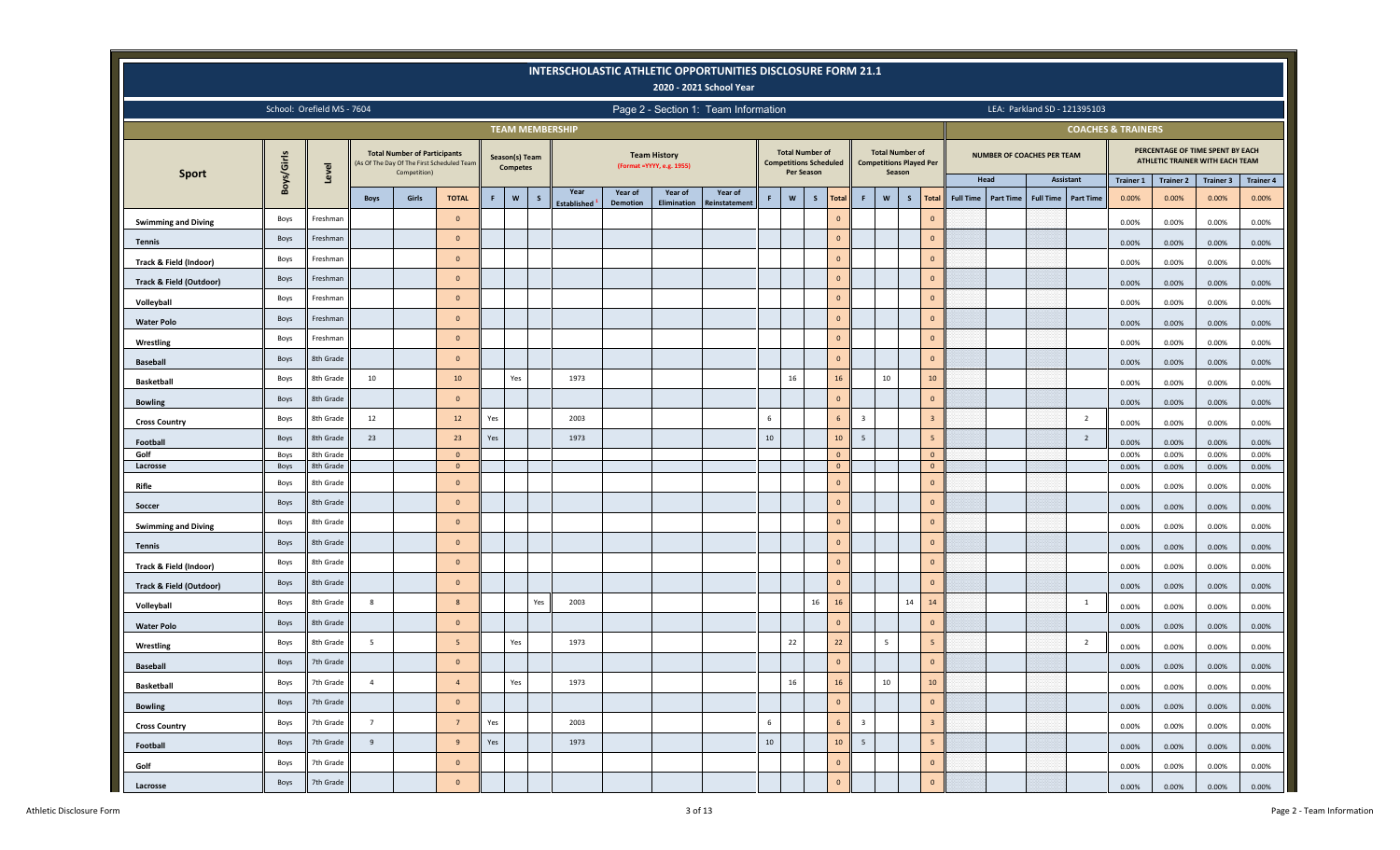|                                             |                |                            |                |                                                     |                                            |   |                                   |              |                            |                            |                                                   | INTERSCHOLASTIC ATHLETIC OPPORTUNITIES DISCLOSURE FORM 21.1<br>2020 - 2021 School Year |   |                                                                       |              |                             |   |                                                                    |                                |                       |                                      |                               |                  |                                                                     |                   |
|---------------------------------------------|----------------|----------------------------|----------------|-----------------------------------------------------|--------------------------------------------|---|-----------------------------------|--------------|----------------------------|----------------------------|---------------------------------------------------|----------------------------------------------------------------------------------------|---|-----------------------------------------------------------------------|--------------|-----------------------------|---|--------------------------------------------------------------------|--------------------------------|-----------------------|--------------------------------------|-------------------------------|------------------|---------------------------------------------------------------------|-------------------|
|                                             |                | School: Orefield MS - 7604 |                |                                                     |                                            |   |                                   |              |                            |                            |                                                   | Page 2 - Section 1: Team Information                                                   |   |                                                                       |              |                             |   |                                                                    |                                |                       | LEA: Parkland SD - 121395103         |                               |                  |                                                                     |                   |
|                                             |                |                            |                |                                                     |                                            |   |                                   |              | <b>TEAM MEMBERSHIP</b>     |                            |                                                   |                                                                                        |   |                                                                       |              |                             |   |                                                                    |                                |                       |                                      | <b>COACHES &amp; TRAINERS</b> |                  |                                                                     |                   |
|                                             | Boys/Girls     | Level                      |                | <b>Total Number of Participants</b><br>Competition) | (As Of The Day Of The First Scheduled Team |   | Season(s) Team<br><b>Competes</b> |              |                            |                            | <b>Team History</b><br>(Format = YYYY, e.g. 1955) |                                                                                        |   | <b>Total Number of</b><br><b>Competitions Scheduled</b><br>Per Season |              |                             |   | <b>Total Number of</b><br><b>Competitions Played Per</b><br>Season |                                |                       | <b>NUMBER OF COACHES PER TEAM</b>    |                               |                  | PERCENTAGE OF TIME SPENT BY EACH<br>ATHLETIC TRAINER WITH EACH TEAM |                   |
| <b>Sport</b>                                |                |                            |                |                                                     |                                            |   |                                   |              |                            |                            |                                                   |                                                                                        |   |                                                                       |              |                             |   |                                                                    |                                | Head                  | <b>Assistant</b>                     | <b>Trainer 1</b>              | <b>Trainer 2</b> | <b>Trainer 3</b>                                                    | <b>Trainer 4</b>  |
|                                             |                |                            | <b>Boys</b>    | Girls                                               | <b>TOTAL</b>                               | F | $\boldsymbol{\mathsf{w}}$         | $\mathsf{s}$ | Year<br><b>Established</b> | Year of<br><b>Demotion</b> | Year of<br><b>Elimination</b>                     | Year of<br>Reinstatement                                                               | F | W                                                                     | $\mathsf{s}$ | <b>Total</b>                | F | $\mathbf{w}$<br>s                                                  | <b>Total</b>                   | Full Time   Part Time | <b>Full Time</b><br><b>Part Time</b> | 0.00%                         | 0.00%            | 0.00%                                                               | 0.00%             |
| Rifle                                       | Boys           | 7th Grade                  |                |                                                     | $\mathbf{0}$                               |   |                                   |              |                            |                            |                                                   |                                                                                        |   |                                                                       |              | $\mathbf{0}$                |   |                                                                    | $\overline{0}$                 |                       |                                      | 0.00%                         | 0.00%            | 0.00%                                                               | 0.00%             |
| Soccer                                      | Boys           | 7th Grade                  |                |                                                     | $\Omega$                                   |   |                                   |              |                            |                            |                                                   |                                                                                        |   |                                                                       |              | $\bf 0$                     |   |                                                                    | $\overline{0}$                 |                       |                                      | 0.00%                         | 0.00%            | 0.00%                                                               | 0.00%             |
| <b>Swimming and Diving</b>                  | Boys           | 7th Grade                  |                |                                                     | $\Omega$                                   |   |                                   |              |                            |                            |                                                   |                                                                                        |   |                                                                       |              | $\mathbf{0}$                |   |                                                                    | $\mathbf{0}$                   |                       |                                      | 0.00%                         | 0.00%            | 0.00%                                                               | 0.00%             |
|                                             | Boys           | 7th Grade                  |                |                                                     | $\Omega$                                   |   |                                   |              |                            |                            |                                                   |                                                                                        |   |                                                                       |              | $\mathbf{0}$                |   |                                                                    | $\mathbf{0}$                   |                       |                                      |                               |                  |                                                                     |                   |
| <b>Tennis</b><br>Track & Field (Indoor)     | Boys           | 7th Grade                  |                |                                                     | $\Omega$                                   |   |                                   |              |                            |                            |                                                   |                                                                                        |   |                                                                       |              | $\mathbf{0}$                |   |                                                                    | $\mathbf{0}$                   |                       |                                      | 0.00%                         | 0.00%            | 0.00%                                                               | 0.00%             |
|                                             | Boys           | 7th Grade                  |                |                                                     | $\mathbf{0}$                               |   |                                   |              |                            |                            |                                                   |                                                                                        |   |                                                                       |              | $\mathbf{0}$                |   |                                                                    | $\mathbf{0}$                   |                       |                                      | 0.00%                         | 0.00%            | 0.00%                                                               | 0.00%             |
| Track & Field (Outdoor)                     | Boys           | 7th Grade                  | $\overline{3}$ |                                                     | $\overline{3}$                             |   |                                   | Yes          | 2003                       |                            |                                                   |                                                                                        |   |                                                                       | 16           | 16                          |   | 14                                                                 | 14                             |                       |                                      | 0.00%                         | 0.00%            | 0.00%                                                               | 0.00%             |
| Volleyball                                  | Boys           | 7th Grade                  |                |                                                     | $\Omega$                                   |   |                                   |              |                            |                            |                                                   |                                                                                        |   |                                                                       |              | $\mathbf{0}$                |   |                                                                    | $\mathbf{0}$                   |                       |                                      | 0.00%                         | 0.00%            | 0.00%                                                               | 0.00%             |
| <b>Water Polo</b>                           |                | 7th Grade                  | $\overline{3}$ |                                                     | $\overline{3}$                             |   |                                   |              | 1973                       |                            |                                                   |                                                                                        |   | 22                                                                    |              | 22                          |   | 5                                                                  | $\overline{5}$                 |                       |                                      | 0.00%                         | 0.00%            | 0.00%                                                               | 0.00%             |
| Wrestling                                   | Boys           |                            |                |                                                     |                                            |   | Yes                               |              |                            |                            |                                                   |                                                                                        |   |                                                                       |              |                             |   |                                                                    |                                |                       |                                      | 0.00%                         | 0.00%            | 0.00%                                                               | 0.00%             |
| <b>Basketball</b>                           | Girls          | Varsity                    |                |                                                     | $\Omega$                                   |   |                                   |              |                            |                            |                                                   |                                                                                        |   |                                                                       |              | $\mathbf{0}$                |   |                                                                    | $\overline{0}$                 |                       |                                      | 0.00%                         | 0.00%            | 0.00%                                                               | 0.00%             |
| <b>Bowling</b><br><b>Competitive Spirit</b> | Girls<br>Girls | Varsity                    |                |                                                     | $\Omega$<br>$\Omega$                       |   |                                   |              |                            |                            |                                                   |                                                                                        |   |                                                                       |              | $\mathbf 0$<br>$\mathbf{0}$ |   |                                                                    | $\overline{0}$<br>$\Omega$     |                       |                                      | 0.00%                         | 0.00%            | 0.00%                                                               | 0.00%             |
| <b>Cross Country</b>                        | Girls          | Varsity<br>Varsity         |                |                                                     | $\Omega$                                   |   |                                   |              |                            |                            |                                                   |                                                                                        |   |                                                                       |              | $\mathbf{0}$                |   |                                                                    | $\mathbf{0}$                   |                       |                                      | 0.00%<br>0.00%                | 0.00%<br>0.00%   | 0.00%<br>0.00%                                                      | 0.00%<br>0.00%    |
| <b>Field Hockey</b>                         | Girls          | Varsity                    |                |                                                     | $\Omega$                                   |   |                                   |              |                            |                            |                                                   |                                                                                        |   |                                                                       |              | $\mathbf{0}$                |   |                                                                    | $\overline{0}$                 |                       |                                      | 0.00%                         | 0.00%            | 0.00%                                                               | 0.00%             |
| Golf                                        | Girls          | Varsity                    |                |                                                     | $\Omega$                                   |   |                                   |              |                            |                            |                                                   |                                                                                        |   |                                                                       |              | $\mathbf 0$                 |   |                                                                    | $\mathbf{0}$                   |                       |                                      | 0.00%                         | 0.00%            | 0.00%                                                               | 0.00%             |
| Gymnastics                                  | Girls          | Varsity                    |                |                                                     | $\Omega$                                   |   |                                   |              |                            |                            |                                                   |                                                                                        |   |                                                                       |              | $\mathbf{0}$                |   |                                                                    | $\Omega$                       |                       |                                      | 0.00%                         | 0.00%            | 0.00%                                                               | 0.00%             |
| Lacrosse                                    | Girls          | Varsity                    |                |                                                     | $\Omega$                                   |   |                                   |              |                            |                            |                                                   |                                                                                        |   |                                                                       |              | $\mathbf 0$                 |   |                                                                    | $\overline{0}$                 |                       |                                      | 0.00%                         | 0.00%            | 0.00%                                                               | 0.00%             |
| Rifle                                       | Girls          | Varsity                    |                |                                                     | $\Omega$                                   |   |                                   |              |                            |                            |                                                   |                                                                                        |   |                                                                       |              | $\mathbf{0}$                |   |                                                                    | $\mathbf{0}$                   |                       |                                      | 0.00%                         | 0.00%            | 0.00%                                                               | 0.00%             |
| Soccer                                      | Girls          | Varsity                    |                |                                                     | $\Omega$                                   |   |                                   |              |                            |                            |                                                   |                                                                                        |   |                                                                       |              | $\mathbf{0}$                |   |                                                                    | $\mathbf{0}$                   |                       |                                      | 0.00%                         | 0.00%            | 0.00%                                                               | 0.00%             |
| Softball, Fast Pitch                        | Girls          | Varsity                    |                |                                                     | $\Omega$                                   |   |                                   |              |                            |                            |                                                   |                                                                                        |   |                                                                       |              | $\mathbf{0}$                |   |                                                                    | $\overline{0}$                 |                       |                                      | 0.00%                         | 0.00%            | 0.00%                                                               | 0.00%             |
| <b>Swimming and Diving</b>                  | Girls          | Varsity                    |                |                                                     | $\Omega$<br>$\Omega$                       |   |                                   |              |                            |                            |                                                   |                                                                                        |   |                                                                       |              | $\mathbf{0}$                |   |                                                                    | $\mathbf{0}$                   |                       |                                      | 0.00%                         | 0.00%            | 0.00%                                                               | 0.00%             |
| <b>Tennis</b><br>Track & Field (Indoor)     | Girls<br>Girls | Varsity                    |                |                                                     | $\Omega$                                   |   |                                   |              |                            |                            |                                                   |                                                                                        |   |                                                                       |              | $\mathbf{0}$<br>$\mathbf 0$ |   |                                                                    | $\mathbf{0}$<br>$\overline{0}$ |                       |                                      | 0.00%                         | 0.00%            | 0.00%                                                               | 0.00%             |
| <b>Track &amp; Field (Outdoor)</b>          | Girls          | Varsity<br>Varsity         |                |                                                     | $\Omega$                                   |   |                                   |              |                            |                            |                                                   |                                                                                        |   |                                                                       |              | $\mathbf{0}$                |   |                                                                    | $\mathbf{0}$                   |                       |                                      | 0.00%<br>0.00%                | 0.00%<br>0.00%   | 0.00%<br>0.00%                                                      | 0.00%<br>0.00%    |
| Volleyball                                  | Girls          | Varsity                    |                |                                                     | $\Omega$                                   |   |                                   |              |                            |                            |                                                   |                                                                                        |   |                                                                       |              | $\bf 0$                     |   |                                                                    | $\mathbf{0}$                   |                       |                                      | 0.00%                         | 0.00%            | 0.00%                                                               | 0.00%             |
| <b>Water Polo</b>                           | Girls          | Varsity                    |                |                                                     | $\Omega$                                   |   |                                   |              |                            |                            |                                                   |                                                                                        |   |                                                                       |              | $\mathbf{0}$                |   |                                                                    | $\overline{0}$                 |                       |                                      | 0.00%                         | 0.00%            | 0.00%                                                               | 0.00%             |
| <b>Basketball</b>                           | Girls          | Jr Varsity                 |                |                                                     | $\Omega$                                   |   |                                   |              |                            |                            |                                                   |                                                                                        |   |                                                                       |              | $\mathbf 0$                 |   |                                                                    | $\mathbf{0}$                   |                       |                                      | 0.00%                         | 0.00%            | 0.00%                                                               | 0.00%             |
| <b>Bowling</b>                              | Girls          | Jr Varsity                 |                |                                                     | $\Omega$                                   |   |                                   |              |                            |                            |                                                   |                                                                                        |   |                                                                       |              | $\mathbf{0}$                |   |                                                                    | $\mathbf{0}$                   |                       |                                      | 0.00%                         | 0.00%            | 0.00%                                                               | 0.00%             |
| <b>Competitive Spirit</b>                   | Girls          | Jr Varsity                 |                |                                                     | $\Omega$                                   |   |                                   |              |                            |                            |                                                   |                                                                                        |   |                                                                       |              | $\mathbf{0}$                |   |                                                                    | $\mathbf{0}$                   |                       |                                      | 0.00%                         | 0.00%            | 0.00%                                                               | 0.00%             |
| <b>Cross Country</b>                        | Girls          | Jr Varsity                 |                |                                                     | $\Omega$                                   |   |                                   |              |                            |                            |                                                   |                                                                                        |   |                                                                       |              | $\mathbf{0}$                |   |                                                                    | $\overline{0}$                 |                       |                                      | 0.00%                         | 0.00%            | 0.00%                                                               | 0.00%             |
| <b>Field Hockey</b>                         | Girls          | Jr Varsity                 |                |                                                     | $\Omega$                                   |   |                                   |              |                            |                            |                                                   |                                                                                        |   |                                                                       |              | $\mathbf 0$                 |   |                                                                    | $\mathbf{0}$                   |                       |                                      | 0.00%                         | 0.00%            | 0.00%                                                               | 0.00%             |
| Golf                                        | Girls          | Jr Varsity                 |                |                                                     | $\overline{0}$                             |   |                                   |              |                            |                            |                                                   |                                                                                        |   |                                                                       |              | $\mathbf 0$                 |   |                                                                    | $\overline{0}$                 |                       |                                      | 0.00%                         | 0.00%            | 0.00%                                                               | 0.00%             |
| Gymnastics                                  | Girls          | Jr Varsity                 |                |                                                     | $\mathbf{0}$                               |   |                                   |              |                            |                            |                                                   |                                                                                        |   |                                                                       |              | $\mathbf{0}$                |   |                                                                    | $\mathbf 0$                    |                       |                                      | 0.00%                         | $0.00\%$         | 0.00%                                                               | 0.00%             |
| Lacrosse                                    | Girls          | Jr Varsity                 |                |                                                     | $\Omega$                                   |   |                                   |              |                            |                            |                                                   |                                                                                        |   |                                                                       |              | $\mathbf 0$                 |   |                                                                    | $\mathbf{0}$                   |                       |                                      | 0.00%                         | 0.00%            | $0.00\%$                                                            | 0.00%             |
| Rifle<br>Soccer                             | Girls<br>Girls | Jr Varsity<br>Jr Varsity   |                |                                                     | $\overline{0}$<br>$\Omega$                 |   |                                   |              |                            |                            |                                                   |                                                                                        |   |                                                                       |              | $\mathbf 0$<br>$\mathbf 0$  |   |                                                                    | $\mathbf{0}$<br>$\mathbf{0}$   |                       |                                      | 0.00%                         | 0.00%            | $0.00\%$                                                            | 0.00%             |
| Softball, Fast Pitch                        | Girls          | Jr Varsity                 |                |                                                     | $\Omega$                                   |   |                                   |              |                            |                            |                                                   |                                                                                        |   |                                                                       |              | $\mathbf 0$                 |   |                                                                    | $\mathbf 0$                    |                       |                                      | 0.00%<br>0.00%                | 0.00%<br>0.00%   | $0.00\%$<br>$0.00\%$                                                | $0.00\%$<br>0.00% |
| <b>Swimming and Diving</b>                  | Girls          | Jr Varsity                 |                |                                                     | $\Omega$                                   |   |                                   |              |                            |                            |                                                   |                                                                                        |   |                                                                       |              | $\mathbf 0$                 |   |                                                                    | $\overline{0}$                 |                       |                                      | 0.00%                         | 0.00%            | $0.00\%$                                                            | $0.00\%$          |
| Tennis                                      | Girls          | Jr Varsity                 |                |                                                     | $\overline{0}$                             |   |                                   |              |                            |                            |                                                   |                                                                                        |   |                                                                       |              | $\mathbf 0$                 |   |                                                                    | $\mathbf{0}$                   |                       |                                      | 0.00%                         | 0.00%            | 0.00%                                                               | 0.00%             |
| Track & Field (Indoor)                      | Girls          | Jr Varsity                 |                |                                                     | $\mathbf{0}$                               |   |                                   |              |                            |                            |                                                   |                                                                                        |   |                                                                       |              | $\mathbf 0$                 |   |                                                                    | $\mathbf{0}$                   |                       |                                      | 0.00%                         | 0.00%            | 0.00%                                                               | $0.00\%$          |
| Track & Field (Outdoor)                     | Girls          | Jr Varsity                 |                |                                                     | $\mathbf{0}$                               |   |                                   |              |                            |                            |                                                   |                                                                                        |   |                                                                       |              | $\circ$                     |   |                                                                    | $\mathbf{0}$                   |                       |                                      | 0.00%                         | $0.00\%$         | 0.00%                                                               | 0.00%             |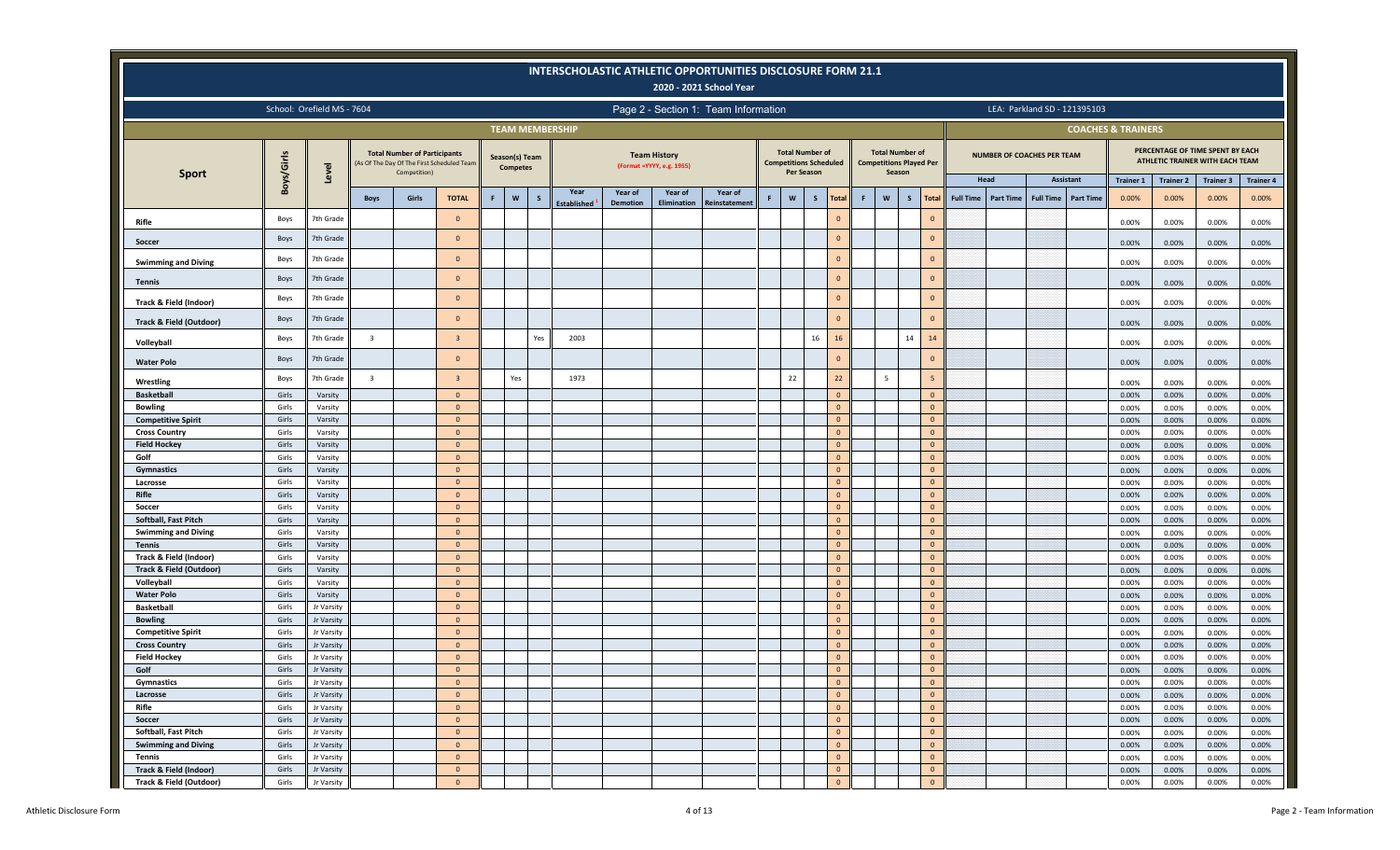|                                 |                |                            |             |                                                                                                   |                                |     |                                   |              |                        |                 |                                                   | INTERSCHOLASTIC ATHLETIC OPPORTUNITIES DISCLOSURE FORM 21.1<br>2020 - 2021 School Year |    |                         |                                                         |                                |                |                                                          |                              |                     |                                      |                               |                  |                                                                     |                  |
|---------------------------------|----------------|----------------------------|-------------|---------------------------------------------------------------------------------------------------|--------------------------------|-----|-----------------------------------|--------------|------------------------|-----------------|---------------------------------------------------|----------------------------------------------------------------------------------------|----|-------------------------|---------------------------------------------------------|--------------------------------|----------------|----------------------------------------------------------|------------------------------|---------------------|--------------------------------------|-------------------------------|------------------|---------------------------------------------------------------------|------------------|
|                                 |                | School: Orefield MS - 7604 |             |                                                                                                   |                                |     |                                   |              |                        |                 |                                                   | Page 2 - Section 1: Team Information                                                   |    |                         |                                                         |                                |                |                                                          |                              |                     | LEA: Parkland SD - 121395103         |                               |                  |                                                                     |                  |
|                                 |                |                            |             |                                                                                                   |                                |     |                                   |              | <b>TEAM MEMBERSHIP</b> |                 |                                                   |                                                                                        |    |                         |                                                         |                                |                |                                                          |                              |                     |                                      | <b>COACHES &amp; TRAINERS</b> |                  |                                                                     |                  |
|                                 | Boys/Girls     |                            |             | <b>Total Number of Participants</b><br>(As Of The Day Of The First Scheduled Team<br>Competition) |                                |     | Season(s) Team<br><b>Competes</b> |              |                        |                 | <b>Team History</b><br>(Format = YYYY, e.g. 1955) |                                                                                        |    | Per Season              | <b>Total Number of</b><br><b>Competitions Scheduled</b> |                                |                | <b>Total Number of</b><br><b>Competitions Played Per</b> |                              |                     | NUMBER OF COACHES PER TEAM           |                               |                  | PERCENTAGE OF TIME SPENT BY EACH<br>ATHLETIC TRAINER WITH EACH TEAM |                  |
| <b>Sport</b>                    |                | Level                      |             |                                                                                                   |                                |     |                                   |              | Year                   | Year of         | Year of                                           | Year of                                                                                |    |                         |                                                         |                                |                | Season                                                   |                              | Head                | Assistant                            | <b>Trainer 1</b>              | <b>Trainer 2</b> | <b>Trainer 3</b>                                                    | <b>Trainer 4</b> |
|                                 |                |                            | <b>Boys</b> | Girls                                                                                             | <b>TOTAL</b>                   | F.  | $\boldsymbol{\mathsf{w}}$         | $\mathsf{s}$ | <b>Established</b>     | <b>Demotion</b> | <b>Elimination</b>                                | Reinstatement                                                                          | F. | $\mathsf{w}$            | S                                                       | <b>Total</b>                   | F              | $\boldsymbol{\mathsf{w}}$                                | $\mathsf{s}$<br><b>Total</b> | Full Time Part Time | <b>Full Time</b><br><b>Part Time</b> | 0.00%                         | 0.00%            | 0.00%                                                               | 0.00%            |
| Volleyball<br><b>Water Polo</b> | Girls<br>Girls | Jr Varsity<br>Jr Varsity   |             |                                                                                                   | $\mathbf{0}$<br>$\overline{0}$ |     |                                   |              |                        |                 |                                                   |                                                                                        |    |                         |                                                         | $\mathbf{0}$<br>$\overline{0}$ |                |                                                          | $\mathbf{0}$<br>$\mathbf{0}$ |                     |                                      | 0.00%<br>0.00%                | 0.00%<br>0.00%   | 0.00%<br>0.00%                                                      | 0.00%<br>0.00%   |
| <b>Basketball</b>               | Girls          | Freshman                   |             |                                                                                                   | $\mathbf{0}$                   |     |                                   |              |                        |                 |                                                   |                                                                                        |    |                         |                                                         | $\mathbf 0$                    |                |                                                          | $\mathbf{0}$                 |                     |                                      | 0.00%                         | 0.00%            | 0.00%                                                               | 0.00%            |
| <b>Bowling</b>                  | Girls          | Freshman                   |             |                                                                                                   | $\mathbf{0}$                   |     |                                   |              |                        |                 |                                                   |                                                                                        |    |                         |                                                         | $\mathbf{0}$                   |                |                                                          | $\mathbf{0}$                 |                     |                                      | 0.00%                         | 0.00%            | 0.00%                                                               | 0.00%            |
| <b>Competitive Spirit</b>       | Girls          | Freshman                   |             |                                                                                                   | $\Omega$                       |     |                                   |              |                        |                 |                                                   |                                                                                        |    |                         |                                                         | $\mathbf{0}$                   |                |                                                          | $\mathbf{0}$                 |                     |                                      | 0.00%                         | 0.00%            | 0.00%                                                               | 0.00%            |
| <b>Cross Country</b>            | Girls          | Freshman                   |             |                                                                                                   | $\overline{0}$                 |     |                                   |              |                        |                 |                                                   |                                                                                        |    |                         |                                                         | $\mathsf{O}\xspace$            |                |                                                          | $\mathbf{0}$                 |                     |                                      | 0.00%                         | 0.00%            | 0.00%                                                               | 0.00%            |
| <b>Field Hockey</b>             | Girls          | Freshman                   |             |                                                                                                   | $\Omega$                       |     |                                   |              |                        |                 |                                                   |                                                                                        |    |                         |                                                         | $\mathbf{0}$                   |                |                                                          | $\mathbf{0}$                 |                     |                                      | 0.00%                         | 0.00%            | 0.00%                                                               | 0.00%            |
| Golf                            | Girls          | Freshman                   |             |                                                                                                   | $\mathbf{0}$                   |     |                                   |              |                        |                 |                                                   |                                                                                        |    |                         |                                                         | $\mathbf 0$                    |                |                                                          | $\mathbf{0}$                 |                     |                                      | 0.00%                         | 0.00%            | 0.00%                                                               | 0.00%            |
| Gymnastics                      | Girls          | Freshman                   |             |                                                                                                   | $\mathbf{0}$                   |     |                                   |              |                        |                 |                                                   |                                                                                        |    |                         |                                                         | $\mathbf 0$                    |                |                                                          | $\mathbf{0}$                 |                     |                                      | 0.00%                         | 0.00%            | 0.00%                                                               | 0.00%            |
| Lacrosse                        | Girls          | Freshman                   |             |                                                                                                   | $\Omega$                       |     |                                   |              |                        |                 |                                                   |                                                                                        |    |                         |                                                         | $\mathbf{0}$                   |                |                                                          | $\mathbf{0}$                 |                     |                                      | 0.00%                         | 0.00%            | 0.00%                                                               | 0.00%            |
| Rifle                           | Girls          | Freshman                   |             |                                                                                                   | $\Omega$                       |     |                                   |              |                        |                 |                                                   |                                                                                        |    |                         |                                                         | $\mathbf{0}$                   |                |                                                          | $\mathbf{0}$                 |                     |                                      | 0.00%                         | 0.00%            | 0.00%                                                               | 0.00%            |
| Soccer                          | Girls          | Freshman                   |             |                                                                                                   | $\Omega$                       |     |                                   |              |                        |                 |                                                   |                                                                                        |    |                         |                                                         | $\mathbf{0}$                   |                |                                                          | $\mathbf{0}$                 |                     |                                      | 0.00%                         | 0.00%            | 0.00%                                                               | 0.00%            |
| Softball, Fast Pitch            | Girls          | Freshman                   |             |                                                                                                   | $\mathbf{0}$                   |     |                                   |              |                        |                 |                                                   |                                                                                        |    |                         |                                                         | $\mathbf 0$                    |                |                                                          | $\mathbf{0}$                 |                     |                                      | 0.00%                         | 0.00%            | 0.00%                                                               | 0.00%            |
| <b>Swimming and Diving</b>      | Girls          | Freshman                   |             |                                                                                                   | $\mathbf{0}$                   |     |                                   |              |                        |                 |                                                   |                                                                                        |    |                         |                                                         | $\mathbf{0}$                   |                |                                                          | $\mathbf{0}$                 |                     |                                      | 0.00%                         | 0.00%            | 0.00%                                                               | 0.00%            |
| <b>Tennis</b>                   | Girls          | Freshman                   |             |                                                                                                   | $\Omega$                       |     |                                   |              |                        |                 |                                                   |                                                                                        |    |                         |                                                         | $\mathbf{0}$                   |                |                                                          | $\mathbf{0}$                 |                     |                                      | 0.00%                         | 0.00%            | 0.00%                                                               | 0.00%            |
| Track & Field (Indoor)          | Girls          | Freshman                   |             |                                                                                                   | $\overline{0}$                 |     |                                   |              |                        |                 |                                                   |                                                                                        |    |                         |                                                         | $\mathbf{0}$                   |                |                                                          | $\mathbf{0}$                 |                     |                                      | 0.00%                         | 0.00%            | 0.00%                                                               | 0.00%            |
| Track & Field (Outdoor)         | Girls          | Freshman                   |             |                                                                                                   | $\Omega$                       |     |                                   |              |                        |                 |                                                   |                                                                                        |    |                         |                                                         | $\mathbf{0}$                   |                |                                                          | $\mathbf{0}$                 |                     |                                      | 0.00%                         | 0.00%            | 0.00%                                                               | 0.00%            |
| Volleyball                      | Girls          | Freshman                   |             |                                                                                                   | $\mathbf{0}$                   |     |                                   |              |                        |                 |                                                   |                                                                                        |    |                         |                                                         | $\mathbf 0$                    |                |                                                          | $\mathbf{0}$                 |                     |                                      | 0.00%                         | 0.00%            | 0.00%                                                               | 0.00%            |
| <b>Water Polo</b>               | Girls          | Freshman                   |             |                                                                                                   | $\mathbf{0}$                   |     |                                   |              |                        |                 |                                                   |                                                                                        |    |                         |                                                         | $\mathbf 0$                    |                |                                                          | $\mathbf{0}$                 |                     |                                      | 0.00%                         | 0.00%            | 0.00%                                                               | 0.00%            |
| <b>Basketball</b>               | Girls          | 8th Grade                  |             | $10\,$                                                                                            | 10                             |     | Yes                               |              | 1973                   |                 |                                                   |                                                                                        |    | 16                      |                                                         | 16                             |                | $10\,$                                                   | 10                           |                     | 1                                    | 0.00%                         | 0.00%            | 0.00%                                                               | 0.00%            |
| <b>Bowling</b>                  | Girls          | 8th Grade                  |             |                                                                                                   | $\Omega$                       |     |                                   |              |                        |                 |                                                   |                                                                                        |    |                         |                                                         | $\mathbf{0}$                   |                |                                                          | $\mathbf{0}$                 |                     |                                      | 0.00%                         | 0.00%            | 0.00%                                                               | 0.00%            |
| <b>Competitive Spirit</b>       | Girls          | 8th Grade                  |             | $\overline{7}$                                                                                    | $\overline{7}$                 |     | Yes                               |              | 1999                   |                 |                                                   |                                                                                        |    | $\overline{\mathbf{3}}$ |                                                         | $\overline{3}$                 |                | $\mathbf 0$                                              | $\mathbf{0}$                 |                     | 1                                    | 0.00%                         | 0.00%            | 0.00%                                                               | 0.00%            |
| <b>Cross Country</b>            | Girls          | 8th Grade                  |             | 19                                                                                                | 19                             | Yes |                                   |              | 2003                   |                 |                                                   |                                                                                        | 6  |                         |                                                         | 6                              | $\overline{3}$ |                                                          | $\overline{\mathbf{3}}$      |                     | $\overline{2}$                       | 0.00%                         | 0.00%            | 0.00%                                                               | 0.00%            |
| <b>Field Hockey</b>             | Girls          | 8th Grade                  |             | $10\,$                                                                                            | 10                             | Yes |                                   |              | 1999                   |                 |                                                   |                                                                                        | 12 |                         |                                                         | 12                             | 6              |                                                          | $6\phantom{1}$               |                     | $\overline{2}$                       | 0.00%                         | 0.00%            | 0.00%                                                               | 0.00%            |
| Golf                            | Girls          | 8th Grade                  |             |                                                                                                   | $\overline{0}$                 |     |                                   |              |                        |                 |                                                   |                                                                                        |    |                         |                                                         | $\mathbf{0}$                   |                |                                                          | $\mathbf{0}$                 |                     |                                      | 0.00%                         | 0.00%            | 0.00%                                                               | 0.00%            |
| Gymnastics                      | Girls          | 8th Grade                  |             |                                                                                                   | $\overline{0}$                 |     |                                   |              |                        |                 |                                                   |                                                                                        |    |                         |                                                         | $\mathbf 0$                    |                |                                                          | $\mathbf{0}$                 |                     |                                      | 0.00%                         | 0.00%            | 0.00%                                                               | 0.00%            |
| Lacrosse                        | Girls          | 8th Grade                  |             |                                                                                                   | $\overline{0}$                 |     |                                   |              |                        |                 |                                                   |                                                                                        |    |                         |                                                         | $\mathbf 0$                    |                |                                                          | $\mathbf 0$                  |                     |                                      | 0.00%                         | 0.00%            | 0.00%                                                               | 0.00%            |
| Rifle                           | Girls          | 8th Grade                  |             |                                                                                                   | $\overline{0}$                 |     |                                   |              |                        |                 |                                                   |                                                                                        |    |                         |                                                         | $\overline{0}$                 |                |                                                          | $\mathbf 0$                  |                     |                                      | 0.00%                         | 0.00%            | 0.00%                                                               | 0.00%            |
| Soccer                          | Girls          | 8th Grade                  |             |                                                                                                   | $\overline{0}$                 |     |                                   |              |                        |                 |                                                   |                                                                                        |    |                         |                                                         | $\mathbf 0$                    |                |                                                          | $\mathbf{0}$                 |                     |                                      | 0.00%                         | 0.00%            | 0.00%                                                               | 0.00%            |
| Softball, Fast Pitch            | Girls          | 8th Grade                  |             | $\boldsymbol{8}$                                                                                  | 8                              |     |                                   | Yes          | 2003                   |                 |                                                   |                                                                                        |    |                         | 16                                                      | $16\,$                         |                |                                                          | $10\,$<br>$10$               |                     |                                      | 0.00%                         | 0.00%            | 0.00%                                                               | 0.00%            |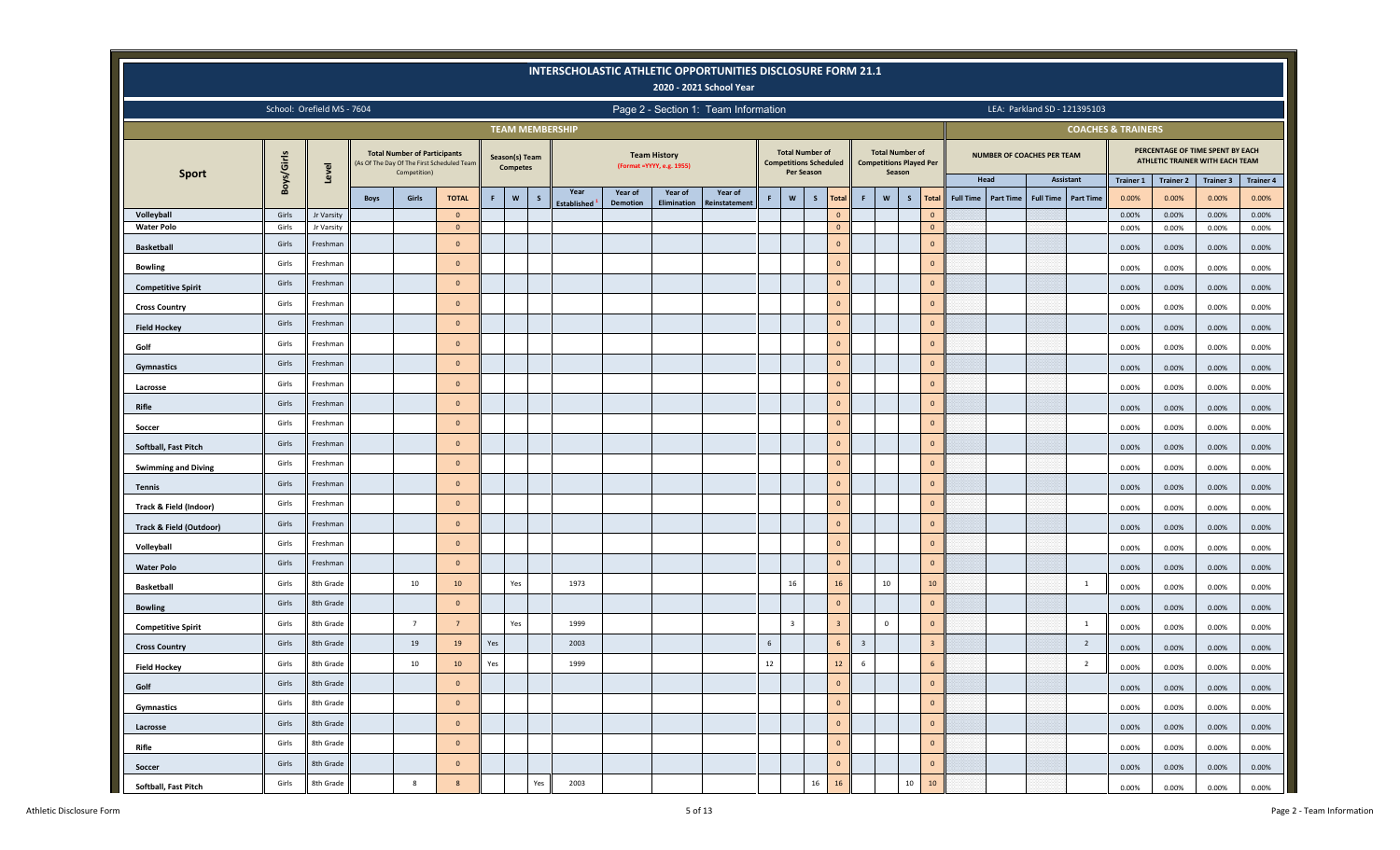|                                                                                                         |                                                                                                                                                                                                                         |                            |             |                                                                                                   |                |                |                 |                        |                    |                 |                                                   | INTERSCHOLASTIC ATHLETIC OPPORTUNITIES DISCLOSURE FORM 21.1<br>2020 - 2021 School Year |    |                                                                              |              |                |                |                                                                    |                        |                  |                                   |                              |                  |                               |                  |                                                                     |                  |
|---------------------------------------------------------------------------------------------------------|-------------------------------------------------------------------------------------------------------------------------------------------------------------------------------------------------------------------------|----------------------------|-------------|---------------------------------------------------------------------------------------------------|----------------|----------------|-----------------|------------------------|--------------------|-----------------|---------------------------------------------------|----------------------------------------------------------------------------------------|----|------------------------------------------------------------------------------|--------------|----------------|----------------|--------------------------------------------------------------------|------------------------|------------------|-----------------------------------|------------------------------|------------------|-------------------------------|------------------|---------------------------------------------------------------------|------------------|
|                                                                                                         |                                                                                                                                                                                                                         | School: Orefield MS - 7604 |             |                                                                                                   |                |                |                 |                        |                    |                 |                                                   | Page 2 - Section 1: Team Information                                                   |    |                                                                              |              |                |                |                                                                    |                        |                  |                                   | LEA: Parkland SD - 121395103 |                  |                               |                  |                                                                     |                  |
|                                                                                                         |                                                                                                                                                                                                                         |                            |             |                                                                                                   |                |                |                 | <b>TEAM MEMBERSHIP</b> |                    |                 |                                                   |                                                                                        |    |                                                                              |              |                |                |                                                                    |                        |                  |                                   |                              |                  | <b>COACHES &amp; TRAINERS</b> |                  |                                                                     |                  |
| <b>Sport</b>                                                                                            | Boys/Girls                                                                                                                                                                                                              | Level                      |             | <b>Total Number of Participants</b><br>(As Of The Day Of The First Scheduled Team<br>Competition) |                | Season(s) Team | <b>Competes</b> |                        |                    |                 | <b>Team History</b><br>(Format = YYYY, e.g. 1955) |                                                                                        |    | <b>Total Number of</b><br><b>Competitions Scheduled</b><br><b>Per Season</b> |              |                |                | <b>Total Number of</b><br><b>Competitions Played Per</b><br>Season |                        |                  | <b>NUMBER OF COACHES PER TEAM</b> |                              |                  |                               |                  | PERCENTAGE OF TIME SPENT BY EACH<br>ATHLETIC TRAINER WITH EACH TEAM |                  |
|                                                                                                         |                                                                                                                                                                                                                         |                            |             |                                                                                                   |                |                |                 |                        | Year               | Year of         | Year of                                           | Year of                                                                                |    |                                                                              |              |                |                |                                                                    |                        |                  | Head                              |                              | <b>Assistant</b> | <b>Trainer 1</b>              | <b>Trainer 2</b> | <b>Trainer 3</b>                                                    | <b>Trainer 4</b> |
|                                                                                                         |                                                                                                                                                                                                                         |                            | <b>Boys</b> | Girls                                                                                             | <b>TOTAL</b>   | F.             | $\mathsf{w}$    | s                      | <b>Established</b> | <b>Demotion</b> | Elimination                                       | <b>Reinstatement</b>                                                                   | F  | $\boldsymbol{\mathsf{w}}$                                                    | $\mathsf{s}$ | Total          | <b>F</b>       | $\mathsf{w}$                                                       | $\mathsf{s}$<br>Total  | <b>Full Time</b> | <b>Part Time</b>                  | <b>Full Time</b>             | <b>Part Time</b> | 0.00%                         | 0.00%            | 0.00%                                                               | 0.00%            |
| <b>Swimming and Diving</b>                                                                              | Girls                                                                                                                                                                                                                   | 8th Grade                  |             |                                                                                                   | $\Omega$       |                |                 |                        |                    |                 |                                                   |                                                                                        |    |                                                                              |              | $\mathbf{0}$   |                |                                                                    | $\Omega$               |                  |                                   |                              |                  | 0.00%                         | 0.00%            | 0.00%                                                               | 0.00%            |
| <b>Tennis</b>                                                                                           | Girls                                                                                                                                                                                                                   | 8th Grade                  |             |                                                                                                   | $\Omega$       |                |                 |                        |                    |                 |                                                   |                                                                                        |    |                                                                              |              | $\mathbf 0$    |                |                                                                    | $\mathbf{0}$           |                  |                                   |                              |                  | 0.00%                         | 0.00%            | 0.00%                                                               | 0.00%            |
| <b>Track &amp; Field (Indoor)</b>                                                                       | Girls                                                                                                                                                                                                                   | 8th Grade                  |             |                                                                                                   | $\mathbf{0}$   |                |                 |                        |                    |                 |                                                   |                                                                                        |    |                                                                              |              | $\mathbf{0}$   |                |                                                                    | $\mathbf{0}$           |                  |                                   |                              |                  | 0.00%                         | 0.00%            | 0.00%                                                               | 0.00%            |
| Track & Field (Outdoor)                                                                                 | Girls                                                                                                                                                                                                                   | 8th Grade                  |             |                                                                                                   | $\Omega$       |                |                 |                        |                    |                 |                                                   |                                                                                        |    |                                                                              |              | $\mathbf{0}$   |                |                                                                    | $\Omega$               |                  |                                   |                              |                  | 0.00%                         | 0.00%            | 0.00%                                                               | 0.00%            |
| Volleyball                                                                                              | 16<br>Girls<br>13<br>Yes<br>2003<br>8th Grade<br>13<br>16<br>6<br>6<br>$\mathbf 0$<br>$\mathbf{0}$<br>Girls<br>8th Grade<br>$\mathbf{0}$<br>16<br>Girls<br>7th Grade<br>$\overline{4}$<br>Yes<br>1973<br>16<br>10<br>10 |                            |             |                                                                                                   |                |                |                 |                        |                    |                 |                                                   |                                                                                        |    |                                                                              |              |                |                |                                                                    |                        | 0.00%            | 0.00%                             | 0.00%                        | 0.00%            |                               |                  |                                                                     |                  |
| <b>Water Polo</b>                                                                                       |                                                                                                                                                                                                                         |                            |             |                                                                                                   |                |                |                 |                        |                    |                 |                                                   |                                                                                        |    |                                                                              |              |                |                |                                                                    |                        | 0.00%            | 0.00%                             | 0.00%                        | 0.00%            |                               |                  |                                                                     |                  |
| <b>Basketball</b>                                                                                       | $\Omega$                                                                                                                                                                                                                |                            |             |                                                                                                   |                |                |                 |                        |                    |                 |                                                   |                                                                                        |    |                                                                              |              |                |                |                                                                    |                        |                  | 0.00%                             | 0.00%                        | 0.00%            | 0.00%                         |                  |                                                                     |                  |
| <b>Bowling</b>                                                                                          | $\mathbf{0}$<br>Girls<br>7th Grade                                                                                                                                                                                      |                            |             |                                                                                                   |                |                |                 |                        |                    |                 |                                                   |                                                                                        |    |                                                                              | $\Omega$     |                |                |                                                                    |                        | 0.00%            | 0.00%                             | 0.00%                        | 0.00%            |                               |                  |                                                                     |                  |
| <b>Competitive Spirit</b>                                                                               | Girls                                                                                                                                                                                                                   | 7th Grade                  |             | $\overline{2}$                                                                                    | $\overline{2}$ |                | Yes             |                        | 1999               |                 |                                                   |                                                                                        |    | $\overline{3}$                                                               |              | $\overline{3}$ |                | $\mathsf 0$                                                        | $\mathbf{0}$           |                  |                                   |                              |                  | 0.00%                         | 0.00%            | 0.00%                                                               | 0.00%            |
| <b>Cross Country</b>                                                                                    | Girls                                                                                                                                                                                                                   | 7th Grade                  |             | 6                                                                                                 | 6              | Yes            |                 |                        | 2003               |                 |                                                   |                                                                                        | 6  |                                                                              |              | 6              | $\overline{3}$ |                                                                    | $\overline{3}$         |                  |                                   |                              |                  | 0.00%                         | 0.00%            | 0.00%                                                               | 0.00%            |
| <b>Field Hockey</b>                                                                                     | Girls                                                                                                                                                                                                                   | 7th Grade                  |             | 5                                                                                                 |                | Yes            |                 |                        | 1999               |                 |                                                   |                                                                                        | 14 |                                                                              |              | 14             | 6              |                                                                    | 6                      |                  |                                   |                              |                  | 0.00%                         | 0.00%            | 0.00%                                                               | 0.00%            |
| Golf                                                                                                    | Girls                                                                                                                                                                                                                   | 7th Grade                  |             |                                                                                                   | $\mathbf{0}$   |                |                 |                        |                    |                 |                                                   |                                                                                        |    |                                                                              |              | $\mathbf{0}$   |                |                                                                    | $\mathbf{0}$           |                  |                                   |                              |                  | 0.00%                         | 0.00%            | 0.00%                                                               | 0.00%            |
| Gymnastics                                                                                              | Girls                                                                                                                                                                                                                   | 7th Grade                  |             |                                                                                                   | $\mathbf{0}$   |                |                 |                        |                    |                 |                                                   |                                                                                        |    |                                                                              |              | $\mathbf 0$    |                |                                                                    | $\Omega$               |                  |                                   |                              |                  | 0.00%                         | 0.00%            | 0.00%                                                               | 0.00%            |
| Lacrosse                                                                                                | Girls                                                                                                                                                                                                                   | 7th Grade                  |             |                                                                                                   | $\mathbf{0}$   |                |                 |                        |                    |                 |                                                   |                                                                                        |    |                                                                              |              | $\mathbf{0}$   |                |                                                                    | $\mathbf{0}$           |                  |                                   |                              |                  | 0.00%                         | 0.00%            | 0.00%                                                               | 0.00%            |
| <b>Rifle</b>                                                                                            | Girls                                                                                                                                                                                                                   | 7th Grade                  |             |                                                                                                   | $\mathbf{0}$   |                |                 |                        |                    |                 |                                                   |                                                                                        |    |                                                                              |              | $\mathbf{0}$   |                |                                                                    | $\mathbf{0}$           |                  |                                   |                              |                  | 0.00%                         | 0.00%            | 0.00%                                                               | 0.00%            |
| Soccer                                                                                                  | Girls                                                                                                                                                                                                                   | 7th Grade                  |             |                                                                                                   | $\overline{0}$ |                |                 |                        |                    |                 |                                                   |                                                                                        |    |                                                                              |              | $\mathbf{0}$   |                |                                                                    | $\Omega$               |                  |                                   |                              |                  | 0.00%                         | 0.00%            | 0.00%                                                               | 0.00%            |
| Softball, Fast Pitch                                                                                    | Girls                                                                                                                                                                                                                   | 7th Grade                  |             | $\overline{2}$                                                                                    | $\overline{2}$ |                |                 | Yes                    | 2003               |                 |                                                   |                                                                                        |    |                                                                              | 16           | 16             |                |                                                                    | 10 <sup>10</sup><br>10 |                  |                                   |                              | 1                | 0.00%                         | 0.00%            | 0.00%                                                               | 0.00%            |
| <b>Swimming and Diving</b>                                                                              | Girls                                                                                                                                                                                                                   | 7th Grade                  |             |                                                                                                   | $\Omega$       |                |                 |                        |                    |                 |                                                   |                                                                                        |    |                                                                              |              | $\mathbf{0}$   |                |                                                                    | $\mathbf{0}$           |                  |                                   |                              |                  | 0.00%                         | 0.00%            | 0.00%                                                               | 0.00%            |
| <b>Tennis</b>                                                                                           | Girls                                                                                                                                                                                                                   | 7th Grade                  |             |                                                                                                   | $\Omega$       |                |                 |                        |                    |                 |                                                   |                                                                                        |    |                                                                              |              | $\mathbf{0}$   |                |                                                                    | $\Omega$               |                  |                                   |                              |                  | 0.00%                         | 0.00%            | 0.00%                                                               | 0.00%            |
| Track & Field (Indoor)                                                                                  | Girls                                                                                                                                                                                                                   | 7th Grade                  |             |                                                                                                   | $\mathbf{0}$   |                |                 |                        |                    |                 |                                                   |                                                                                        |    |                                                                              |              | $\mathbf{0}$   |                |                                                                    | $\Omega$               |                  |                                   |                              |                  | 0.00%                         | 0.00%            | 0.00%                                                               | 0.00%            |
| <b>Track &amp; Field (Outdoor)</b>                                                                      | Girls                                                                                                                                                                                                                   | 7th Grade                  |             |                                                                                                   | $\mathbf{0}$   |                |                 |                        |                    |                 |                                                   |                                                                                        |    |                                                                              |              | $\mathbf{0}$   |                |                                                                    | $\mathbf{0}$           |                  |                                   |                              |                  | 0.00%                         | 0.00%            | 0.00%                                                               | 0.00%            |
| Volleyball                                                                                              | Girls                                                                                                                                                                                                                   | 7th Grade                  |             | $\overline{7}$                                                                                    |                | Yes            |                 |                        | 2003               |                 |                                                   |                                                                                        | 16 |                                                                              |              | 16             | -6             |                                                                    | 6                      |                  |                                   |                              |                  | 0.00%                         | 0.00%            | 0.00%                                                               | 0.00%            |
| <b>Water Polo</b>                                                                                       | Girls                                                                                                                                                                                                                   | 7th Grade                  |             |                                                                                                   | $\mathbf{0}$   |                |                 |                        |                    |                 |                                                   |                                                                                        |    |                                                                              |              | $\mathbf{0}$   |                |                                                                    | $\mathbf{0}$           |                  |                                   |                              |                  | 0.00%                         | 0.00%            | 0.00%                                                               | 0.00%            |
| <sup>1</sup> For initial submission and for interscholastic athletic teams that were newly established. |                                                                                                                                                                                                                         |                            |             |                                                                                                   |                |                |                 |                        |                    |                 |                                                   |                                                                                        |    |                                                                              |              |                |                |                                                                    |                        |                  |                                   |                              |                  |                               |                  |                                                                     |                  |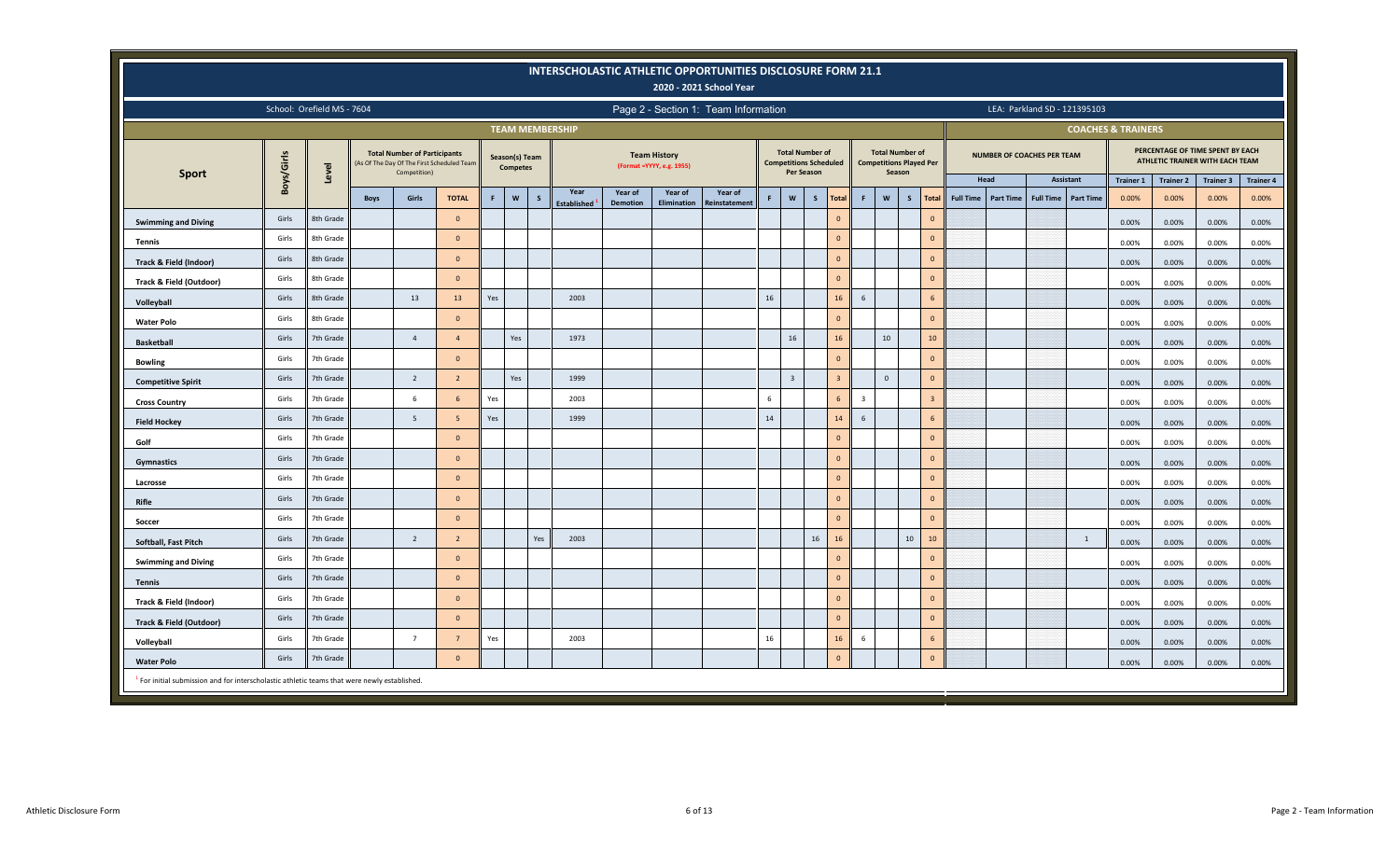|                                     |                            |                          |                                        |            |           | <b>INTERSCHOLASTIC ATHLETIC OPPORTUNITIES DISCLOSURE FORM 21.1</b> |                   | 2020 - 2021 School Year                    |             |                                                            |            |                                                                                                     |                                                                                               |                                           |
|-------------------------------------|----------------------------|--------------------------|----------------------------------------|------------|-----------|--------------------------------------------------------------------|-------------------|--------------------------------------------|-------------|------------------------------------------------------------|------------|-----------------------------------------------------------------------------------------------------|-----------------------------------------------------------------------------------------------|-------------------------------------------|
|                                     | School: Orefield MS - 7604 |                          |                                        |            |           |                                                                    |                   | Page 3 - Section 1: Financial Information  |             |                                                            |            |                                                                                                     | LEA: Parkland SD - 121395103                                                                  |                                           |
|                                     |                            |                          |                                        |            |           |                                                                    |                   | <b>ATHLETIC EXPENDITURES</b>               |             |                                                            |            |                                                                                                     |                                                                                               |                                           |
|                                     |                            |                          |                                        |            |           |                                                                    |                   | SCHOOL'S ANNUAL EXPENDITURES FOR EACH TEAM |             |                                                            |            |                                                                                                     | NON-SCHOOL (BOOSTER CLUBS, ALUMNI & OTHER<br><b>NON-SCHOOL) CONTRIBUTIONS &amp; PURCHASES</b> |                                           |
| <b>Team</b>                         | Boys/Girls                 | Level                    | ខ ខ<br>ist<br>ditu<br>Annual<br>Expenc | Travel     | Uniforms' | <b>Supplies and</b><br>Equipment                                   | <b>Facilities</b> | Other                                      |             | <b>Coaching Staff Compensation</b><br>per Sport per Season |            | <b>Total Compensation</b><br><b>For All Athletic</b><br><b>Trainers Per</b><br><b>Academic Year</b> | List total value of contributions<br>per team                                                 | List total value of purchases<br>per team |
|                                     |                            |                          |                                        |            |           |                                                                    |                   |                                            | Fall        | Winter                                                     | Spring     | \$0.00                                                                                              |                                                                                               |                                           |
|                                     |                            |                          | <b>Totals</b>                          | \$2,713.00 | \$0.00    | \$6,392.00                                                         | \$0.00            | \$4,577.00                                 | \$16,351.00 | \$20,929.00                                                | \$7,061.00 |                                                                                                     | \$0.00                                                                                        | \$0.00                                    |
| <b>Baseball</b>                     | Boys                       | Varsity                  | \$0.00                                 |            |           |                                                                    |                   |                                            |             |                                                            |            |                                                                                                     | \$0.00                                                                                        | \$0.00                                    |
| <b>Basketball</b><br><b>Bowling</b> | Boys                       | Varsity                  | \$0.00                                 |            |           |                                                                    |                   |                                            |             |                                                            |            |                                                                                                     | \$0.00<br>\$0.00                                                                              | \$0.00<br>\$0.00                          |
| <b>Cross Country</b>                | Boys<br>Boys               | Varsity<br>Varsity       | \$0.00<br>\$0.00                       |            |           |                                                                    |                   |                                            |             |                                                            |            |                                                                                                     | \$0.00                                                                                        | \$0.00                                    |
| Football                            | Boys                       | Varsity                  | \$0.00                                 |            |           |                                                                    |                   |                                            |             |                                                            |            |                                                                                                     | \$0.00                                                                                        | \$0.00                                    |
| Golf                                | Boys                       | Varsity                  | \$0.00                                 |            |           |                                                                    |                   |                                            |             |                                                            |            |                                                                                                     | \$0.00                                                                                        | \$0.00                                    |
| Lacrosse                            | Boys                       | Varsity                  | \$0.00                                 |            |           |                                                                    |                   |                                            |             |                                                            |            |                                                                                                     | \$0.00                                                                                        | \$0.00                                    |
| Rifle                               | Boys                       | Varsity                  | \$0.00                                 |            |           |                                                                    |                   |                                            |             |                                                            |            |                                                                                                     | \$0.00                                                                                        | \$0.00                                    |
| Soccer                              | Boys                       | Varsity                  | \$0.00                                 |            |           |                                                                    |                   |                                            |             |                                                            |            |                                                                                                     | \$0.00                                                                                        | \$0.00                                    |
| <b>Swimming and Diving</b>          | Boys                       | Varsity                  | \$0.00                                 |            |           |                                                                    |                   |                                            |             |                                                            |            |                                                                                                     | \$0.00                                                                                        | \$0.00                                    |
| <b>Tennis</b>                       | Boys                       | Varsity                  | \$0.00                                 |            |           |                                                                    |                   |                                            |             |                                                            |            |                                                                                                     | \$0.00                                                                                        | \$0.00                                    |
| Track & Field (Indoor)              | Boys                       | Varsity                  | \$0.00                                 |            |           |                                                                    |                   |                                            |             |                                                            |            |                                                                                                     | \$0.00                                                                                        | \$0.00                                    |
| Track & Field (Outdoor)             | Boys                       | Varsity                  | \$0.00                                 |            |           |                                                                    |                   |                                            |             |                                                            |            |                                                                                                     | \$0.00                                                                                        | \$0.00                                    |
| Volleyball                          | Boys                       | Varsity                  | \$0.00                                 |            |           |                                                                    |                   |                                            |             |                                                            |            |                                                                                                     | \$0.00                                                                                        | \$0.00                                    |
| <b>Water Polo</b>                   | Boys                       | Varsity                  | \$0.00                                 |            |           |                                                                    |                   |                                            |             |                                                            |            |                                                                                                     | \$0.00                                                                                        | \$0.00                                    |
| Wrestling                           | Boys                       | Varsity                  | \$0.00                                 |            |           |                                                                    |                   |                                            |             |                                                            |            |                                                                                                     | \$0.00                                                                                        | \$0.00                                    |
| <b>Baseball</b>                     | Boys                       | Jr Varsity               | \$0.00                                 |            |           |                                                                    |                   |                                            |             |                                                            |            |                                                                                                     | \$0.00                                                                                        | \$0.00                                    |
| Basketball                          | Boys                       | Jr Varsity               | \$0.00                                 |            |           |                                                                    |                   |                                            |             |                                                            |            |                                                                                                     | \$0.00                                                                                        | \$0.00                                    |
| <b>Bowling</b>                      | Boys                       | Jr Varsity               | \$0.00                                 |            |           |                                                                    |                   |                                            |             |                                                            |            |                                                                                                     | \$0.00                                                                                        | \$0.00                                    |
| <b>Cross Country</b>                | Boys                       | Jr Varsity               | \$0.00                                 |            |           |                                                                    |                   |                                            |             |                                                            |            |                                                                                                     | \$0.00<br>\$0.00                                                                              | \$0.00<br>\$0.00                          |
| Football<br>Golf                    | Boys                       | Jr Varsity<br>Jr Varsity | \$0.00                                 |            |           |                                                                    |                   |                                            |             |                                                            |            |                                                                                                     | \$0.00                                                                                        | \$0.00                                    |
| Lacrosse                            | Boys<br>Boys               | Jr Varsity               | \$0.00<br>\$0.00                       |            |           |                                                                    |                   |                                            |             |                                                            |            |                                                                                                     | \$0.00                                                                                        | \$0.00                                    |
| Rifle                               | Boys                       | Jr Varsity               | \$0.00                                 |            |           |                                                                    |                   |                                            |             |                                                            |            |                                                                                                     | \$0.00                                                                                        | \$0.00                                    |
| Soccer                              | Boys                       | Jr Varsity               | \$0.00                                 |            |           |                                                                    |                   |                                            |             |                                                            |            |                                                                                                     | \$0.00                                                                                        | \$0.00                                    |
| <b>Swimming and Diving</b>          | Boys                       | Jr Varsity               | \$0.00                                 |            |           |                                                                    |                   |                                            |             |                                                            |            |                                                                                                     | \$0.00                                                                                        | \$0.00                                    |
| <b>Tennis</b>                       | Boys                       | Jr Varsity               | \$0.00                                 |            |           |                                                                    |                   |                                            |             |                                                            |            |                                                                                                     | \$0.00                                                                                        | \$0.00                                    |
| Track & Field (Indoor)              | Boys                       | Jr Varsity               | \$0.00                                 |            |           |                                                                    |                   |                                            |             |                                                            |            |                                                                                                     | \$0.00                                                                                        | \$0.00                                    |
| Track & Field (Outdoor)             | Boys                       | Jr Varsity               | \$0.00                                 |            |           |                                                                    |                   |                                            |             |                                                            |            |                                                                                                     | \$0.00                                                                                        | \$0.00                                    |
| Volleyball                          | Boys                       | Jr Varsity               | \$0.00                                 |            |           |                                                                    |                   |                                            |             |                                                            |            |                                                                                                     | \$0.00                                                                                        | \$0.00                                    |
| <b>Water Polo</b>                   | Boys                       | Jr Varsity               | \$0.00                                 |            |           |                                                                    |                   |                                            |             |                                                            |            |                                                                                                     | \$0.00                                                                                        | \$0.00                                    |
| Wrestling                           | Boys                       | Jr Varsity               | \$0.00                                 |            |           |                                                                    |                   |                                            |             |                                                            |            |                                                                                                     | \$0.00                                                                                        | \$0.00                                    |
| <b>Baseball</b>                     | Boys                       | Freshman                 | \$0.00                                 |            |           |                                                                    |                   |                                            |             |                                                            |            |                                                                                                     | \$0.00                                                                                        | \$0.00                                    |
| <b>Basketball</b>                   | Boys                       | Freshman                 | \$0.00                                 |            |           |                                                                    |                   |                                            |             |                                                            |            |                                                                                                     | \$0.00                                                                                        | \$0.00                                    |
| <b>Bowling</b>                      | Boys                       | Freshman                 | \$0.00                                 |            |           |                                                                    |                   |                                            |             |                                                            |            |                                                                                                     | \$0.00                                                                                        | \$0.00                                    |
| <b>Cross Country</b>                | Boys                       | Freshman                 | \$0.00                                 |            |           |                                                                    |                   |                                            |             |                                                            |            |                                                                                                     | \$0.00                                                                                        | \$0.00                                    |
| Football                            | Boys                       | Freshman                 | \$0.00                                 |            |           |                                                                    |                   |                                            |             |                                                            |            |                                                                                                     | \$0.00                                                                                        | \$0.00                                    |
| Golf                                | Boys                       | Freshman                 | \$0.00                                 |            |           |                                                                    |                   |                                            |             |                                                            |            |                                                                                                     | \$0.00                                                                                        | \$0.00                                    |
| Lacrosse                            | Boys                       | Freshman                 | \$0.00                                 |            |           |                                                                    |                   |                                            |             |                                                            |            |                                                                                                     | \$0.00                                                                                        | \$0.00                                    |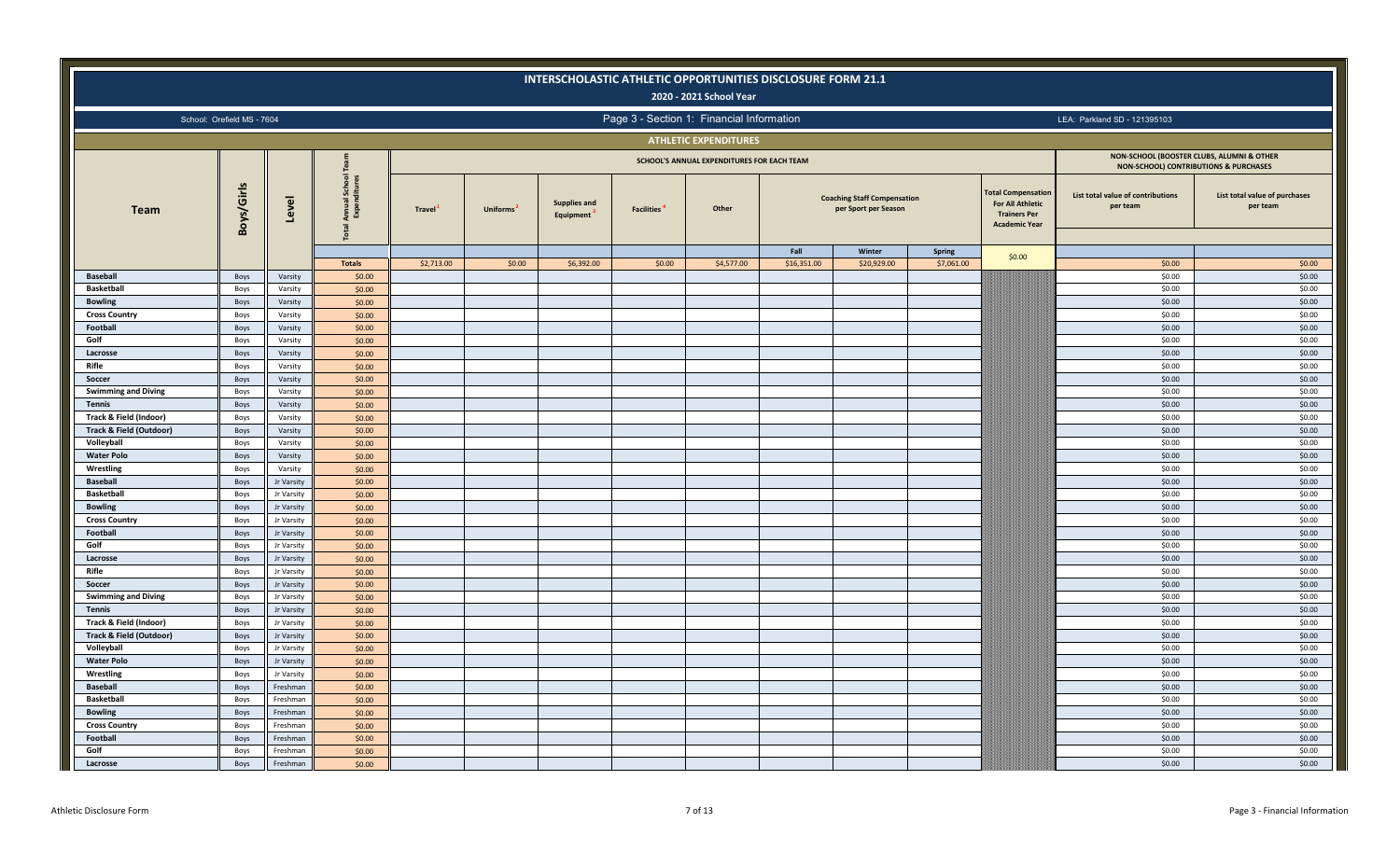|                                                              |                            |                        |                                                                      |            |          |                                  |                                | INTERSCHOLASTIC ATHLETIC OPPORTUNITIES DISCLOSURE FORM 21.1<br>2020 - 2021 School Year |                          |                                                            |               |                                                                                             |                                                                                               |                                           |
|--------------------------------------------------------------|----------------------------|------------------------|----------------------------------------------------------------------|------------|----------|----------------------------------|--------------------------------|----------------------------------------------------------------------------------------|--------------------------|------------------------------------------------------------|---------------|---------------------------------------------------------------------------------------------|-----------------------------------------------------------------------------------------------|-------------------------------------------|
|                                                              | School: Orefield MS - 7604 |                        |                                                                      |            |          |                                  |                                | Page 3 - Section 1: Financial Information                                              |                          |                                                            |               |                                                                                             | LEA: Parkland SD - 121395103                                                                  |                                           |
|                                                              |                            |                        |                                                                      |            |          |                                  |                                | <b>ATHLETIC EXPENDITURES</b>                                                           |                          |                                                            |               |                                                                                             |                                                                                               |                                           |
|                                                              |                            |                        |                                                                      |            |          |                                  |                                | SCHOOL'S ANNUAL EXPENDITURES FOR EACH TEAM                                             |                          |                                                            |               |                                                                                             | NON-SCHOOL (BOOSTER CLUBS, ALUMNI & OTHER<br><b>NON-SCHOOL) CONTRIBUTIONS &amp; PURCHASES</b> |                                           |
| <b>Team</b>                                                  | Boys/Girls                 | Level                  | Annual School<br>Expenditures<br>$\overline{\mathbf{e}}$<br><u>م</u> | Travel     | Uniforms | <b>Supplies and</b><br>Equipment | <b>Facilities</b> <sup>4</sup> | Other                                                                                  |                          | <b>Coaching Staff Compensation</b><br>per Sport per Season |               | otal Compensation<br><b>For All Athletic</b><br><b>Trainers Per</b><br><b>Academic Year</b> | List total value of contributions<br>per team                                                 | List total value of purchases<br>per team |
|                                                              |                            |                        |                                                                      |            |          |                                  |                                |                                                                                        | Fall                     | Winter                                                     | <b>Spring</b> | \$0.00                                                                                      |                                                                                               |                                           |
|                                                              |                            |                        | <b>Totals</b>                                                        | \$2,713.00 | \$0.00   | \$6,392.00                       | \$0.00                         | \$4,577.00                                                                             | \$16,351.00              | \$20,929.00                                                | \$7,061.00    |                                                                                             | \$0.00                                                                                        | \$0.00                                    |
| Rifle                                                        | Boys                       | Freshman               | \$0.00                                                               |            |          |                                  |                                |                                                                                        |                          |                                                            |               |                                                                                             | \$0.00                                                                                        | \$0.00                                    |
| Soccer                                                       | Boys                       | Freshman               | \$0.00                                                               |            |          |                                  |                                |                                                                                        |                          |                                                            |               |                                                                                             | \$0.00                                                                                        | \$0.00                                    |
| <b>Swimming and Diving</b>                                   | Boys                       | Freshman               | \$0.00                                                               |            |          |                                  |                                |                                                                                        |                          |                                                            |               |                                                                                             | \$0.00                                                                                        | \$0.00                                    |
| <b>Tennis</b>                                                | Boys                       | Freshman               | \$0.00                                                               |            |          |                                  |                                |                                                                                        |                          |                                                            |               |                                                                                             | \$0.00                                                                                        | \$0.00                                    |
| Track & Field (Indoor)<br><b>Track &amp; Field (Outdoor)</b> | Boys                       | Freshman<br>Freshman   | \$0.00                                                               |            |          |                                  |                                |                                                                                        |                          |                                                            |               |                                                                                             | \$0.00<br>\$0.00                                                                              | \$0.00<br>\$0.00                          |
| Volleyball                                                   | Boys                       | Freshman               | \$0.00<br>\$0.00                                                     |            |          |                                  |                                |                                                                                        |                          |                                                            |               |                                                                                             | \$0.00                                                                                        | \$0.00                                    |
| <b>Water Polo</b>                                            | Boys                       | Freshman               | \$0.00                                                               |            |          |                                  |                                |                                                                                        |                          |                                                            |               |                                                                                             | \$0.00                                                                                        | \$0.00                                    |
|                                                              | Boys                       |                        |                                                                      |            |          |                                  |                                |                                                                                        |                          |                                                            |               |                                                                                             | \$0.00                                                                                        | \$0.00                                    |
| Wrestling<br><b>Baseball</b>                                 | Boys<br>Boys               | Freshman<br>8th Grade  | \$0.00<br>\$0.00                                                     |            |          |                                  |                                |                                                                                        |                          |                                                            |               |                                                                                             | \$0.00                                                                                        | \$0.00                                    |
| <b>Basketball</b>                                            |                            | 8th Grade              |                                                                      |            |          |                                  |                                |                                                                                        |                          |                                                            |               |                                                                                             | \$0.00                                                                                        | \$0.00                                    |
|                                                              | Boys                       |                        | \$7,829.00                                                           | \$270.00   |          | \$988.00                         |                                | \$624.00                                                                               |                          | \$5,947.00                                                 |               |                                                                                             | \$0.00                                                                                        | \$0.00                                    |
| <b>Bowling</b><br><b>Cross Country</b>                       | Boys                       | 8th Grade<br>8th Grade | \$0.00                                                               | \$78.00    |          |                                  |                                | \$64.00                                                                                |                          |                                                            |               |                                                                                             | \$0.00                                                                                        | \$0.00                                    |
| Football                                                     | Boys<br>Boys               | 8th Grade              | \$1,931.00<br>\$8,680.00                                             | \$175.00   |          | \$117.00<br>\$1,244.00           |                                | \$572.00                                                                               | \$1,672.00<br>\$6,689.00 |                                                            |               |                                                                                             | \$0.00                                                                                        | \$0.00                                    |
| Golf                                                         | Boys                       | 8th Grade              | \$0.00                                                               |            |          |                                  |                                |                                                                                        |                          |                                                            |               |                                                                                             | \$0.00                                                                                        | \$0.00                                    |
| Lacrosse                                                     | Boys                       | 8th Grade              | \$0.00                                                               |            |          |                                  |                                |                                                                                        |                          |                                                            |               |                                                                                             | \$0.00                                                                                        | \$0.00                                    |
| Rifle                                                        | Boys                       | 8th Grade              | \$0.00                                                               |            |          |                                  |                                |                                                                                        |                          |                                                            |               |                                                                                             | \$0.00                                                                                        | \$0.00                                    |
| Soccer                                                       | Boys                       | 8th Grade              | \$0.00                                                               |            |          |                                  |                                |                                                                                        |                          |                                                            |               |                                                                                             | \$0.00                                                                                        | \$0.00                                    |
| <b>Swimming and Diving</b>                                   |                            | 8th Grade              |                                                                      |            |          |                                  |                                |                                                                                        |                          |                                                            |               |                                                                                             | \$0.00                                                                                        | \$0.00                                    |
| <b>Tennis</b>                                                | Boys<br>Boys               | 8th Grade              | \$0.00<br>\$0.00                                                     |            |          |                                  |                                |                                                                                        |                          |                                                            |               |                                                                                             | \$0.00                                                                                        | \$0.00                                    |
| Track & Field (Indoor)                                       | Boys                       | 8th Grade              | \$0.00                                                               |            |          |                                  |                                |                                                                                        |                          |                                                            |               |                                                                                             | \$0.00                                                                                        | \$0.00                                    |
| Track & Field (Outdoor)                                      | Boys                       | 8th Grade              | \$0.00                                                               |            |          |                                  |                                |                                                                                        |                          |                                                            |               |                                                                                             | \$0.00                                                                                        | \$0.00                                    |
| Volleyball                                                   | Boys                       | 8th Grade              | \$3,751.00                                                           | \$288.00   |          | \$168.00                         |                                | \$322.00                                                                               |                          |                                                            | \$2,973.00    |                                                                                             | \$0.00                                                                                        | \$0.00                                    |
| <b>Water Polo</b>                                            | Boys                       | 8th Grade              | \$0.00                                                               |            |          |                                  |                                |                                                                                        |                          |                                                            |               |                                                                                             | \$0.00                                                                                        | \$0.00                                    |
| Wrestling                                                    | Boys                       | 8th Grade              | \$5,905.00                                                           | \$170.00   |          | \$151.00                         |                                | \$637.00                                                                               |                          | \$4,947.00                                                 |               |                                                                                             | \$0.00                                                                                        | \$0.00                                    |
| <b>Baseball</b>                                              | Boys                       | 7th Grade              | \$0.00                                                               |            |          |                                  |                                |                                                                                        |                          |                                                            |               |                                                                                             | \$0.00                                                                                        | \$0.00                                    |
| <b>Basketball</b>                                            | Boys                       | 7th Grade              | \$0.00                                                               |            |          |                                  |                                |                                                                                        |                          |                                                            |               |                                                                                             | \$0.00                                                                                        | \$0.00                                    |
| <b>Bowling</b>                                               | Boys                       | 7th Grade              | \$0.00                                                               |            |          |                                  |                                |                                                                                        |                          |                                                            |               |                                                                                             | \$0.00                                                                                        | \$0.00                                    |
| <b>Cross Country</b>                                         | Boys                       | 7th Grade              | \$0.00                                                               |            |          |                                  |                                |                                                                                        |                          |                                                            |               |                                                                                             | \$0.00                                                                                        | \$0.00                                    |
| Football                                                     | Boys                       | 7th Grade              | \$0.00                                                               |            |          |                                  |                                |                                                                                        |                          |                                                            |               |                                                                                             | \$0.00                                                                                        | \$0.00                                    |
| Golf                                                         | Boys                       | 7th Grade              | \$0.00                                                               |            |          |                                  |                                |                                                                                        |                          |                                                            |               |                                                                                             | \$0.00                                                                                        | \$0.00                                    |
| Lacrosse                                                     | Boys                       | 7th Grade              | \$0.00                                                               |            |          |                                  |                                |                                                                                        |                          |                                                            |               |                                                                                             | \$0.00                                                                                        | \$0.00                                    |
| Rifle                                                        | Boys                       | 7th Grade              | \$0.00                                                               |            |          |                                  |                                |                                                                                        |                          |                                                            |               |                                                                                             | \$0.00                                                                                        | \$0.00                                    |
| Soccer                                                       | Boys                       | 7th Grade              | \$0.00                                                               |            |          |                                  |                                |                                                                                        |                          |                                                            |               |                                                                                             | \$0.00                                                                                        | \$0.00                                    |
| <b>Swimming and Diving</b>                                   | Boys                       | 7th Grade              | \$0.00                                                               |            |          |                                  |                                |                                                                                        |                          |                                                            |               |                                                                                             | \$0.00                                                                                        | \$0.00                                    |
| <b>Tennis</b>                                                | Boys                       | 7th Grade              | \$0.00                                                               |            |          |                                  |                                |                                                                                        |                          |                                                            |               |                                                                                             | \$0.00                                                                                        | \$0.00                                    |
| Track & Field (Indoor)                                       | Boys                       | 7th Grade              | \$0.00                                                               |            |          |                                  |                                |                                                                                        |                          |                                                            |               |                                                                                             | \$0.00                                                                                        | \$0.00                                    |
| Track & Field (Outdoor)                                      | Boys                       | 7th Grade              | \$0.00                                                               |            |          |                                  |                                |                                                                                        |                          |                                                            |               |                                                                                             | \$0.00                                                                                        | \$0.00                                    |
| Volleyball                                                   | Boys                       | 7th Grade              | \$0.00                                                               |            |          |                                  |                                |                                                                                        |                          |                                                            |               |                                                                                             | \$0.00                                                                                        | \$0.00                                    |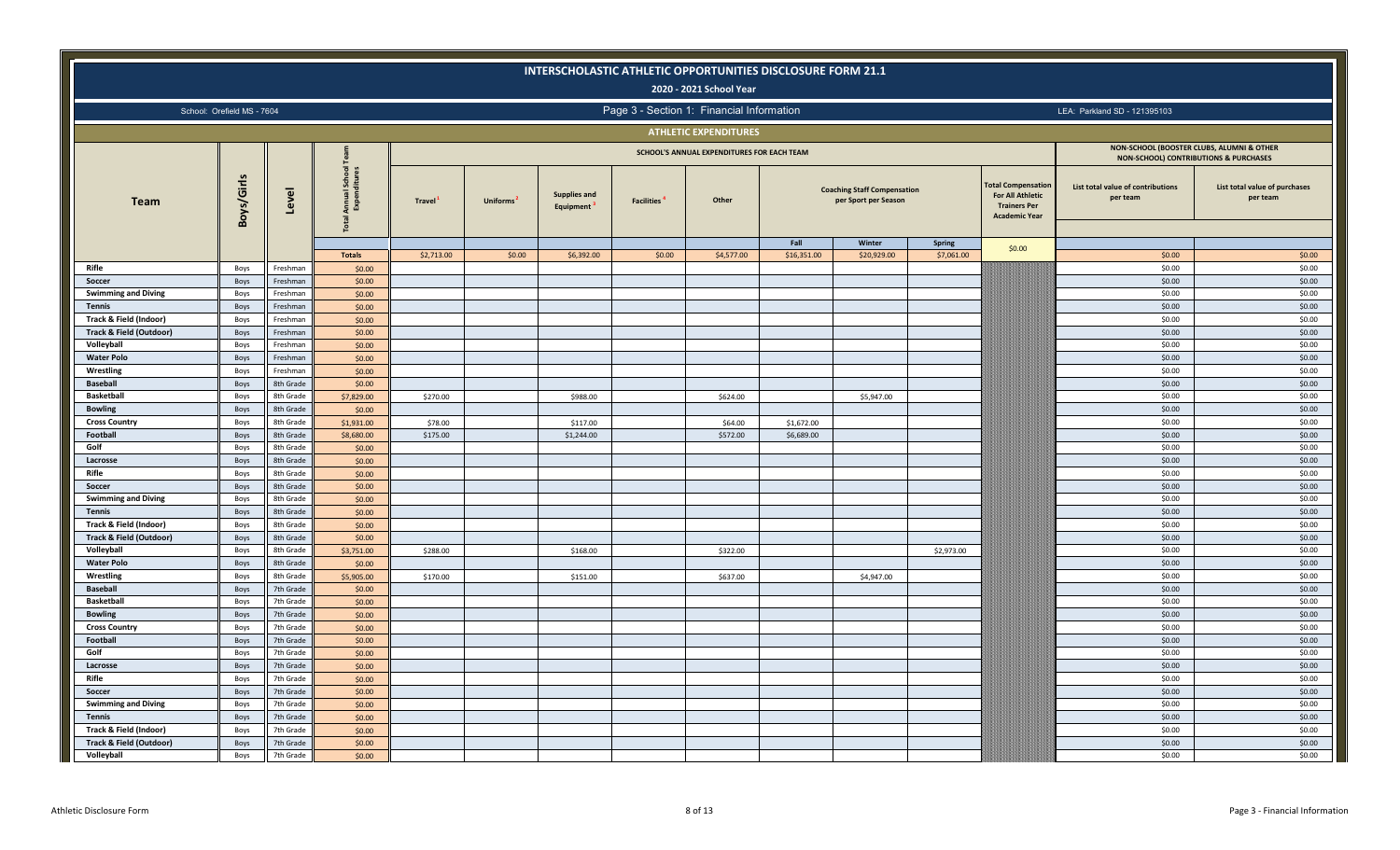|                                    |                            |                      |                                    |            |          | INTERSCHOLASTIC ATHLETIC OPPORTUNITIES DISCLOSURE FORM 21.1 |                                | 2020 - 2021 School Year                    |             |                                                            |               |                                                                                             |                                                                                    |                                           |
|------------------------------------|----------------------------|----------------------|------------------------------------|------------|----------|-------------------------------------------------------------|--------------------------------|--------------------------------------------|-------------|------------------------------------------------------------|---------------|---------------------------------------------------------------------------------------------|------------------------------------------------------------------------------------|-------------------------------------------|
|                                    | School: Orefield MS - 7604 |                      |                                    |            |          |                                                             |                                | Page 3 - Section 1: Financial Information  |             |                                                            |               |                                                                                             | LEA: Parkland SD - 121395103                                                       |                                           |
|                                    |                            |                      |                                    |            |          |                                                             |                                | <b>ATHLETIC EXPENDITURES</b>               |             |                                                            |               |                                                                                             |                                                                                    |                                           |
|                                    |                            |                      |                                    |            |          |                                                             |                                | SCHOOL'S ANNUAL EXPENDITURES FOR EACH TEAM |             |                                                            |               |                                                                                             | NON-SCHOOL (BOOSTER CLUBS, ALUMNI & OTHER<br>NON-SCHOOL) CONTRIBUTIONS & PURCHASES |                                           |
| <b>Team</b>                        | Boys/Girls                 | Level                | Annual School<br>Expenditures<br>區 | Travel     | Uniforms | <b>Supplies and</b><br>Equipment                            | <b>Facilities</b> <sup>4</sup> | Other                                      |             | <b>Coaching Staff Compensation</b><br>per Sport per Season |               | otal Compensation<br><b>For All Athletic</b><br><b>Trainers Per</b><br><b>Academic Year</b> | List total value of contributions<br>per team                                      | List total value of purchases<br>per team |
|                                    |                            |                      |                                    |            |          |                                                             |                                |                                            | Fall        | Winter                                                     | <b>Spring</b> | \$0.00                                                                                      |                                                                                    |                                           |
| <b>Water Polo</b>                  |                            |                      | <b>Totals</b><br>\$0.00            | \$2,713.00 | \$0.00   | \$6,392.00                                                  | \$0.00                         | \$4,577.00                                 | \$16,351.00 | \$20,929.00                                                | \$7,061.00    |                                                                                             | \$0.00<br>\$0.00                                                                   | \$0.00<br>\$0.00                          |
| Wrestling                          | Boys                       | 7th Grade            |                                    |            |          |                                                             |                                |                                            |             |                                                            |               |                                                                                             | \$0.00                                                                             | \$0.00                                    |
| <b>Basketball</b>                  | Boys<br>Girls              | 7th Grade<br>Varsity | \$0.00<br>\$0.00                   |            |          |                                                             |                                |                                            |             |                                                            |               |                                                                                             | \$0.00                                                                             | \$0.00                                    |
| <b>Bowling</b>                     | Girls                      | Varsity              | \$0.00                             |            |          |                                                             |                                |                                            |             |                                                            |               |                                                                                             | \$0.00                                                                             | \$0.00                                    |
| <b>Competitive Spirit</b>          | Girls                      | Varsity              | \$0.00                             |            |          |                                                             |                                |                                            |             |                                                            |               |                                                                                             | \$0.00                                                                             | \$0.00                                    |
| <b>Cross Country</b>               | Girls                      | Varsity              | \$0.00                             |            |          |                                                             |                                |                                            |             |                                                            |               |                                                                                             | \$0.00                                                                             | \$0.00                                    |
| <b>Field Hockey</b>                | Girls                      | Varsity              | \$0.00                             |            |          |                                                             |                                |                                            |             |                                                            |               |                                                                                             | \$0.00                                                                             | \$0.00                                    |
| Golf                               | Girls                      | Varsity              | \$0.00                             |            |          |                                                             |                                |                                            |             |                                                            |               |                                                                                             | \$0.00                                                                             | \$0.00                                    |
| <b>Gymnastics</b>                  | Girls                      | Varsity              | \$0.00                             |            |          |                                                             |                                |                                            |             |                                                            |               |                                                                                             | \$0.00                                                                             | \$0.00                                    |
| Lacrosse                           | Girls                      | Varsity              | \$0.00                             |            |          |                                                             |                                |                                            |             |                                                            |               |                                                                                             | \$0.00                                                                             | \$0.00                                    |
| Rifle                              | Girls                      | Varsity              | \$0.00                             |            |          |                                                             |                                |                                            |             |                                                            |               |                                                                                             | \$0.00                                                                             | \$0.00                                    |
| Soccer                             | Girls                      | Varsity              | \$0.00                             |            |          |                                                             |                                |                                            |             |                                                            |               |                                                                                             | \$0.00                                                                             | \$0.00                                    |
| Softball, Fast Pitch               | Girls                      | Varsity              | \$0.00                             |            |          |                                                             |                                |                                            |             |                                                            |               |                                                                                             | \$0.00                                                                             | \$0.00                                    |
| <b>Swimming and Diving</b>         | Girls                      | Varsity              | \$0.00                             |            |          |                                                             |                                |                                            |             |                                                            |               |                                                                                             | \$0.00                                                                             | \$0.00                                    |
| <b>Tennis</b>                      | Girls                      | Varsity              | \$0.00                             |            |          |                                                             |                                |                                            |             |                                                            |               |                                                                                             | \$0.00                                                                             | \$0.00                                    |
| Track & Field (Indoor)             | Girls                      | Varsity              | \$0.00                             |            |          |                                                             |                                |                                            |             |                                                            |               |                                                                                             | \$0.00                                                                             | \$0.00                                    |
| <b>Track &amp; Field (Outdoor)</b> | Girls                      | Varsity              | \$0.00                             |            |          |                                                             |                                |                                            |             |                                                            |               |                                                                                             | \$0.00                                                                             | \$0.00                                    |
| Volleyball                         | Girls                      | Varsity              | \$0.00                             |            |          |                                                             |                                |                                            |             |                                                            |               |                                                                                             | \$0.00                                                                             | \$0.00                                    |
| <b>Water Polo</b>                  | Girls                      | Varsity              | \$0.00                             |            |          |                                                             |                                |                                            |             |                                                            |               |                                                                                             | \$0.00                                                                             | \$0.00                                    |
| <b>Basketball</b>                  | Girls                      | Jr Varsity           | \$0.00                             |            |          |                                                             |                                |                                            |             |                                                            |               |                                                                                             | \$0.00                                                                             | \$0.00                                    |
| <b>Bowling</b>                     | Girls                      | Jr Varsity           | \$0.00                             |            |          |                                                             |                                |                                            |             |                                                            |               |                                                                                             | \$0.00                                                                             | \$0.00                                    |
| <b>Competitive Spirit</b>          | Girls                      | Jr Varsity           | \$0.00                             |            |          |                                                             |                                |                                            |             |                                                            |               |                                                                                             | \$0.00                                                                             | \$0.00                                    |
| <b>Cross Country</b>               | Girls                      | Jr Varsity           | \$0.00                             |            |          |                                                             |                                |                                            |             |                                                            |               |                                                                                             | \$0.00                                                                             | \$0.00                                    |
| <b>Field Hockey</b>                | Girls                      | Jr Varsity           | \$0.00                             |            |          |                                                             |                                |                                            |             |                                                            |               |                                                                                             | \$0.00                                                                             | \$0.00                                    |
| Golf                               | Girls                      | Jr Varsity           | \$0.00                             |            |          |                                                             |                                |                                            |             |                                                            |               |                                                                                             | \$0.00                                                                             | \$0.00                                    |
| Gymnastics                         | Girls                      | Jr Varsity           | \$0.00                             |            |          |                                                             |                                |                                            |             |                                                            |               |                                                                                             | \$0.00                                                                             | \$0.00                                    |
| Lacrosse                           | Girls                      | Jr Varsity           | \$0.00                             |            |          |                                                             |                                |                                            |             |                                                            |               |                                                                                             | \$0.00                                                                             | \$0.00                                    |
| Rifle                              | Girls                      | Jr Varsity           | \$0.00                             |            |          |                                                             |                                |                                            |             |                                                            |               |                                                                                             | \$0.00                                                                             | \$0.00                                    |
| Soccer                             | Girls                      | Jr Varsity           | \$0.00                             |            |          |                                                             |                                |                                            |             |                                                            |               |                                                                                             | \$0.00                                                                             | \$0.00                                    |
| Softball, Fast Pitch               | Girls                      | Jr Varsity           | \$0.00                             |            |          |                                                             |                                |                                            |             |                                                            |               |                                                                                             | \$0.00                                                                             | \$0.00                                    |
| <b>Swimming and Diving</b>         | Girls                      | Jr Varsity           | \$0.00                             |            |          |                                                             |                                |                                            |             |                                                            |               |                                                                                             | \$0.00                                                                             | \$0.00                                    |
| <b>Tennis</b>                      | Girls                      | Jr Varsity           | \$0.00                             |            |          |                                                             |                                |                                            |             |                                                            |               |                                                                                             | \$0.00                                                                             | \$0.00                                    |
| Track & Field (Indoor)             | Girls                      | Jr Varsity           | \$0.00                             |            |          |                                                             |                                |                                            |             |                                                            |               |                                                                                             | \$0.00                                                                             | \$0.00                                    |
| Track & Field (Outdoor)            | Girls                      | Jr Varsity           | \$0.00                             |            |          |                                                             |                                |                                            |             |                                                            |               |                                                                                             | \$0.00                                                                             | \$0.00                                    |
| Volleyball                         | Girls                      | Jr Varsity           | \$0.00                             |            |          |                                                             |                                |                                            |             |                                                            |               |                                                                                             | \$0.00                                                                             | \$0.00                                    |
| <b>Water Polo</b>                  | Girls                      | Jr Varsity           | \$0.00                             |            |          |                                                             |                                |                                            |             |                                                            |               |                                                                                             | \$0.00                                                                             | \$0.00                                    |
| <b>Basketball</b>                  | Girls                      | Freshman             | \$0.00                             |            |          |                                                             |                                |                                            |             |                                                            |               |                                                                                             | \$0.00                                                                             | \$0.00                                    |
| <b>Bowling</b>                     | Girls                      | Freshman             | \$0.00                             |            |          |                                                             |                                |                                            |             |                                                            |               |                                                                                             | \$0.00                                                                             | \$0.00                                    |
| <b>Competitive Spirit</b>          | Girls                      | Freshman             | \$0.00                             |            |          |                                                             |                                |                                            |             |                                                            |               |                                                                                             | \$0.00                                                                             | \$0.00                                    |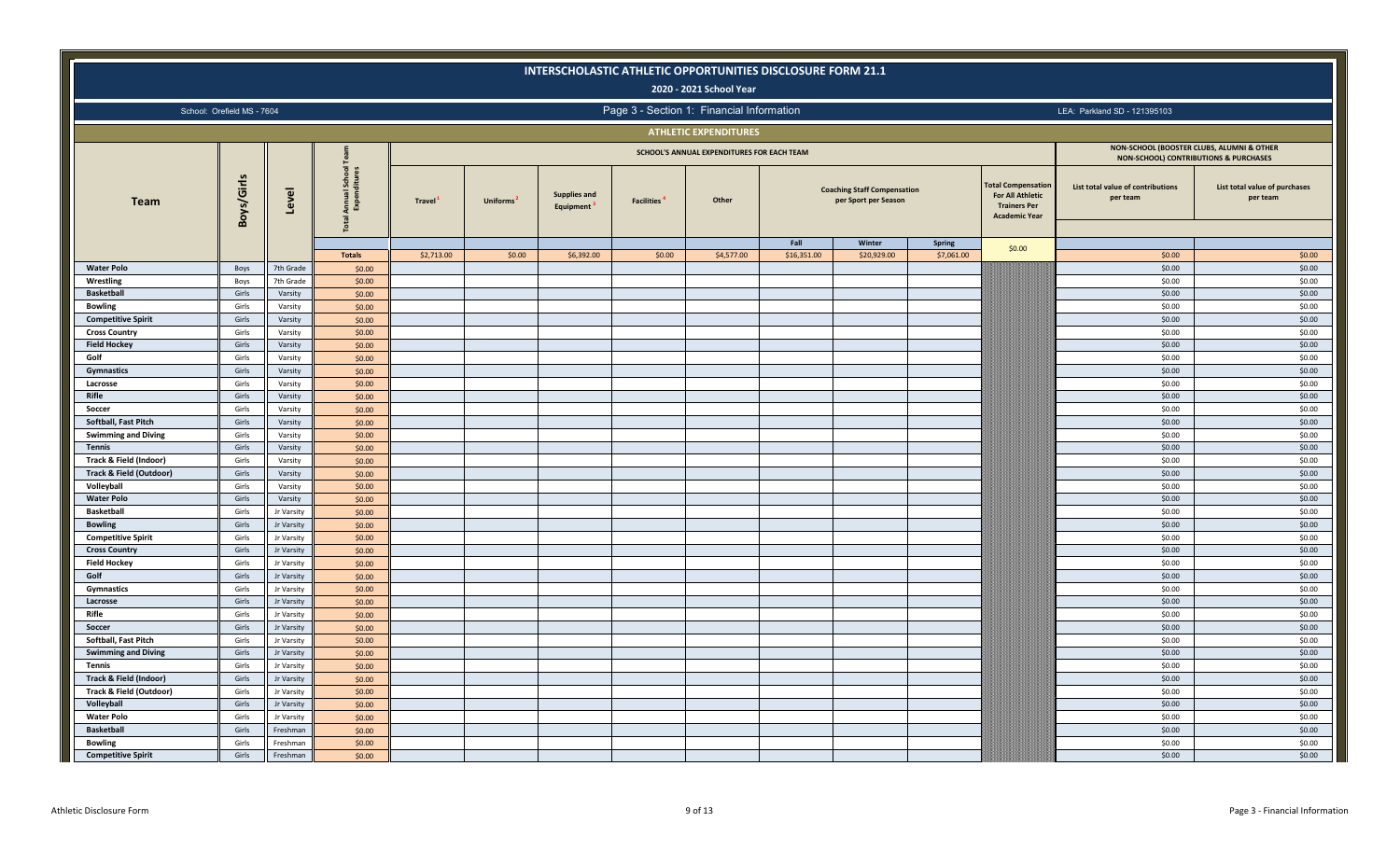|                                     |                            |                        |                                    |               |                       |                                               |                   | INTERSCHOLASTIC ATHLETIC OPPORTUNITIES DISCLOSURE FORM 21.1<br>2020 - 2021 School Year |             |                                                            |            |                                                                                             |                                                                                               |                                           |
|-------------------------------------|----------------------------|------------------------|------------------------------------|---------------|-----------------------|-----------------------------------------------|-------------------|----------------------------------------------------------------------------------------|-------------|------------------------------------------------------------|------------|---------------------------------------------------------------------------------------------|-----------------------------------------------------------------------------------------------|-------------------------------------------|
|                                     | School: Orefield MS - 7604 |                        |                                    |               |                       |                                               |                   | Page 3 - Section 1: Financial Information                                              |             |                                                            |            |                                                                                             | LEA: Parkland SD - 121395103                                                                  |                                           |
|                                     |                            |                        |                                    |               |                       |                                               |                   | <b>ATHLETIC EXPENDITURES</b>                                                           |             |                                                            |            |                                                                                             |                                                                                               |                                           |
|                                     |                            |                        |                                    |               |                       |                                               |                   | SCHOOL'S ANNUAL EXPENDITURES FOR EACH TEAM                                             |             |                                                            |            |                                                                                             | NON-SCHOOL (BOOSTER CLUBS, ALUMNI & OTHER<br><b>NON-SCHOOL) CONTRIBUTIONS &amp; PURCHASES</b> |                                           |
| <b>Team</b>                         | Boys/Girls                 | Level                  | Annual School<br>Expenditures<br>恵 | <b>Travel</b> | Uniforms <sup>2</sup> | <b>Supplies and</b><br>Equipment <sup>'</sup> | <b>Facilities</b> | Other                                                                                  |             | <b>Coaching Staff Compensation</b><br>per Sport per Season |            | otal Compensation<br><b>For All Athletic</b><br><b>Trainers Per</b><br><b>Academic Year</b> | List total value of contributions<br>per team                                                 | List total value of purchases<br>per team |
|                                     |                            |                        |                                    |               |                       |                                               |                   |                                                                                        | Fall        | Winter                                                     | Spring     | \$0.00                                                                                      |                                                                                               |                                           |
|                                     |                            |                        | <b>Totals</b>                      | \$2,713.00    | \$0.00                | \$6,392.00                                    | \$0.00            | \$4,577.00                                                                             | \$16,351.00 | \$20,929.00                                                | \$7,061.00 |                                                                                             | \$0.00                                                                                        | \$0.00                                    |
| <b>Cross Country</b>                | Girls                      | Freshman               | \$0.00                             |               |                       |                                               |                   |                                                                                        |             |                                                            |            |                                                                                             | \$0.00                                                                                        | \$0.00                                    |
| <b>Field Hockey</b>                 | Girls                      | Freshman               | \$0.00                             |               |                       |                                               |                   |                                                                                        |             |                                                            |            |                                                                                             | \$0.00                                                                                        | \$0.00                                    |
| Golf                                | Girls                      | Freshman               | \$0.00                             |               |                       |                                               |                   |                                                                                        |             |                                                            |            |                                                                                             | \$0.00                                                                                        | \$0.00                                    |
| Gymnastics                          | Girls                      | Freshman               | \$0.00                             |               |                       |                                               |                   |                                                                                        |             |                                                            |            |                                                                                             | \$0.00                                                                                        | \$0.00                                    |
| Lacrosse                            | Girls                      | Freshman               | \$0.00                             |               |                       |                                               |                   |                                                                                        |             |                                                            |            |                                                                                             | \$0.00                                                                                        | \$0.00                                    |
| Rifle                               | Girls                      | Freshman               | \$0.00                             |               |                       |                                               |                   |                                                                                        |             |                                                            |            |                                                                                             | \$0.00                                                                                        | \$0.00                                    |
| Soccer                              | Girls                      | Freshmar               | \$0.00                             |               |                       |                                               |                   |                                                                                        |             |                                                            |            |                                                                                             | \$0.00                                                                                        | \$0.00                                    |
| Softball, Fast Pitch                | Girls                      | Freshman               | \$0.00                             |               |                       |                                               |                   |                                                                                        |             |                                                            |            |                                                                                             | \$0.00                                                                                        | \$0.00                                    |
| <b>Swimming and Diving</b>          | Girls                      | Freshman               | \$0.00                             |               |                       |                                               |                   |                                                                                        |             |                                                            |            |                                                                                             | \$0.00                                                                                        | \$0.00                                    |
| <b>Tennis</b>                       | Girls                      | Freshman               | \$0.00                             |               |                       |                                               |                   |                                                                                        |             |                                                            |            |                                                                                             | \$0.00                                                                                        | \$0.00                                    |
| Track & Field (Indoor)              | Girls                      | Freshman               | \$0.00                             |               |                       |                                               |                   |                                                                                        |             |                                                            |            |                                                                                             | \$0.00                                                                                        | \$0.00                                    |
| <b>Track &amp; Field (Outdoor)</b>  | Girls                      | Freshman               | \$0.00                             |               |                       |                                               |                   |                                                                                        |             |                                                            |            |                                                                                             | \$0.00                                                                                        | \$0.00                                    |
| Volleyball                          | Girls                      | Freshmar               | \$0.00                             |               |                       |                                               |                   |                                                                                        |             |                                                            |            |                                                                                             | \$0.00                                                                                        | \$0.00                                    |
| <b>Water Polo</b>                   | Girls                      | Freshman               | \$0.00                             |               |                       |                                               |                   |                                                                                        |             |                                                            |            |                                                                                             | \$0.00                                                                                        | \$0.00                                    |
| <b>Basketball</b><br><b>Bowling</b> | Girls<br>Girls             | 8th Grade<br>8th Grade | \$8,090.00                         | \$528.00      |                       | \$986.00                                      |                   | \$629.00                                                                               |             | \$5,947.00                                                 |            |                                                                                             | \$0.00<br>\$0.00                                                                              | \$0.00<br>\$0.00                          |
|                                     |                            |                        | \$0.00                             |               |                       |                                               |                   |                                                                                        |             |                                                            |            |                                                                                             | \$0.00                                                                                        | \$0.00                                    |
| <b>Competitive Spirit</b>           | Girls                      | 8th Grade              | \$5,219.00                         | \$0.00        |                       | \$975.00                                      |                   | \$156.00                                                                               |             | \$4,088.00                                                 |            |                                                                                             |                                                                                               |                                           |
| <b>Cross Country</b>                | Girls                      | 8th Grade              | \$1,930.00                         | \$78.00       |                       | \$117.00                                      |                   | \$63.00                                                                                | \$1,672.00  |                                                            |            |                                                                                             | \$0.00                                                                                        | \$0.00                                    |
| <b>Field Hockey</b><br>Golf         | Girls                      | 8th Grade              | \$4,524.00                         | \$245.00      |                       | \$332.00                                      |                   | \$602.00                                                                               | \$3,345.00  |                                                            |            |                                                                                             | \$0.00<br>\$0.00                                                                              | \$0.00<br>\$0.00                          |
| Gymnastics                          | Girls<br>Girls             | 8th Grade<br>8th Grade | \$0.00<br>\$0.00                   |               |                       |                                               |                   |                                                                                        |             |                                                            |            |                                                                                             | \$0.00                                                                                        | \$0.00                                    |
| Lacrosse                            | Girls                      | 8th Grade              |                                    |               |                       |                                               |                   |                                                                                        |             |                                                            |            |                                                                                             | \$0.00                                                                                        | \$0.00                                    |
| Rifle                               | Girls                      | 8th Grade              | \$0.00<br>\$0.00                   |               |                       |                                               |                   |                                                                                        |             |                                                            |            |                                                                                             | \$0.00                                                                                        | \$0.00                                    |
| Soccer                              | Girls                      | 8th Grade              | \$0.00                             |               |                       |                                               |                   |                                                                                        |             |                                                            |            |                                                                                             | \$0.00                                                                                        | \$0.00                                    |
| Softball, Fast Pitch                |                            |                        |                                    |               |                       |                                               |                   |                                                                                        |             |                                                            |            |                                                                                             | \$0.00                                                                                        | \$0.00                                    |
| <b>Swimming and Diving</b>          | Girls<br>Girls             | 8th Grade<br>8th Grade | \$6,451.00<br>\$0.00               | \$688.00      |                       | \$1,089.00                                    |                   | \$586.00                                                                               |             |                                                            | \$4,088.00 |                                                                                             | \$0.00                                                                                        | \$0.00                                    |
| Tennis                              | Girls                      | 8th Grade              | \$0.00                             |               |                       |                                               |                   |                                                                                        |             |                                                            |            |                                                                                             | \$0.00                                                                                        | \$0.00                                    |
| Track & Field (Indoor)              | Girls                      | 8th Grade              | \$0.00                             |               |                       |                                               |                   |                                                                                        |             |                                                            |            |                                                                                             | \$0.00                                                                                        | \$0.00                                    |
| Track & Field (Outdoor)             | Girls                      | 8th Grade              | \$0.00                             |               |                       |                                               |                   |                                                                                        |             |                                                            |            |                                                                                             | \$0.00                                                                                        | \$0.00                                    |
| Volleyball                          | Girls                      | 8th Grade              | \$3,713.00                         | \$193.00      |                       | \$225.00                                      |                   | \$322.00                                                                               | \$2,973.00  |                                                            |            |                                                                                             | \$0.00                                                                                        | \$0.00                                    |
| <b>Water Polo</b>                   | Girls                      | 8th Grade              | \$0.00                             |               |                       |                                               |                   |                                                                                        |             |                                                            |            |                                                                                             | \$0.00                                                                                        | \$0.00                                    |
| <b>Basketball</b>                   | Girls                      | 7th Grade              | \$0.00                             |               |                       |                                               |                   |                                                                                        |             |                                                            |            |                                                                                             | \$0.00                                                                                        | \$0.00                                    |
| <b>Bowling</b>                      | Girls                      | 7th Grade              | \$0.00                             |               |                       |                                               |                   |                                                                                        |             |                                                            |            |                                                                                             | \$0.00                                                                                        | \$0.00                                    |
| <b>Competitive Spirit</b>           | Girls                      | 7th Grade              | \$0.00                             |               |                       |                                               |                   |                                                                                        |             |                                                            |            |                                                                                             | \$0.00                                                                                        | \$0.00                                    |
| <b>Cross Country</b>                | Girls                      | 7th Grade              | \$0.00                             |               |                       |                                               |                   |                                                                                        |             |                                                            |            |                                                                                             | \$0.00                                                                                        | \$0.00                                    |
| <b>Field Hockey</b>                 | Girls                      | 7th Grade              | \$0.00                             |               |                       |                                               |                   |                                                                                        |             |                                                            |            |                                                                                             | \$0.00                                                                                        | \$0.00                                    |
| Golf                                | Girls                      | 7th Grade              | \$0.00                             |               |                       |                                               |                   |                                                                                        |             |                                                            |            |                                                                                             | \$0.00                                                                                        | \$0.00                                    |
| Gymnastics                          | Girls                      | 7th Grade              | \$0.00                             |               |                       |                                               |                   |                                                                                        |             |                                                            |            |                                                                                             | \$0.00                                                                                        | \$0.00                                    |
| Lacrosse                            | Girls                      | 7th Grade              | \$0.00                             |               |                       |                                               |                   |                                                                                        |             |                                                            |            |                                                                                             | \$0.00                                                                                        | \$0.00                                    |
|                                     |                            |                        |                                    |               |                       |                                               |                   |                                                                                        |             |                                                            |            |                                                                                             |                                                                                               |                                           |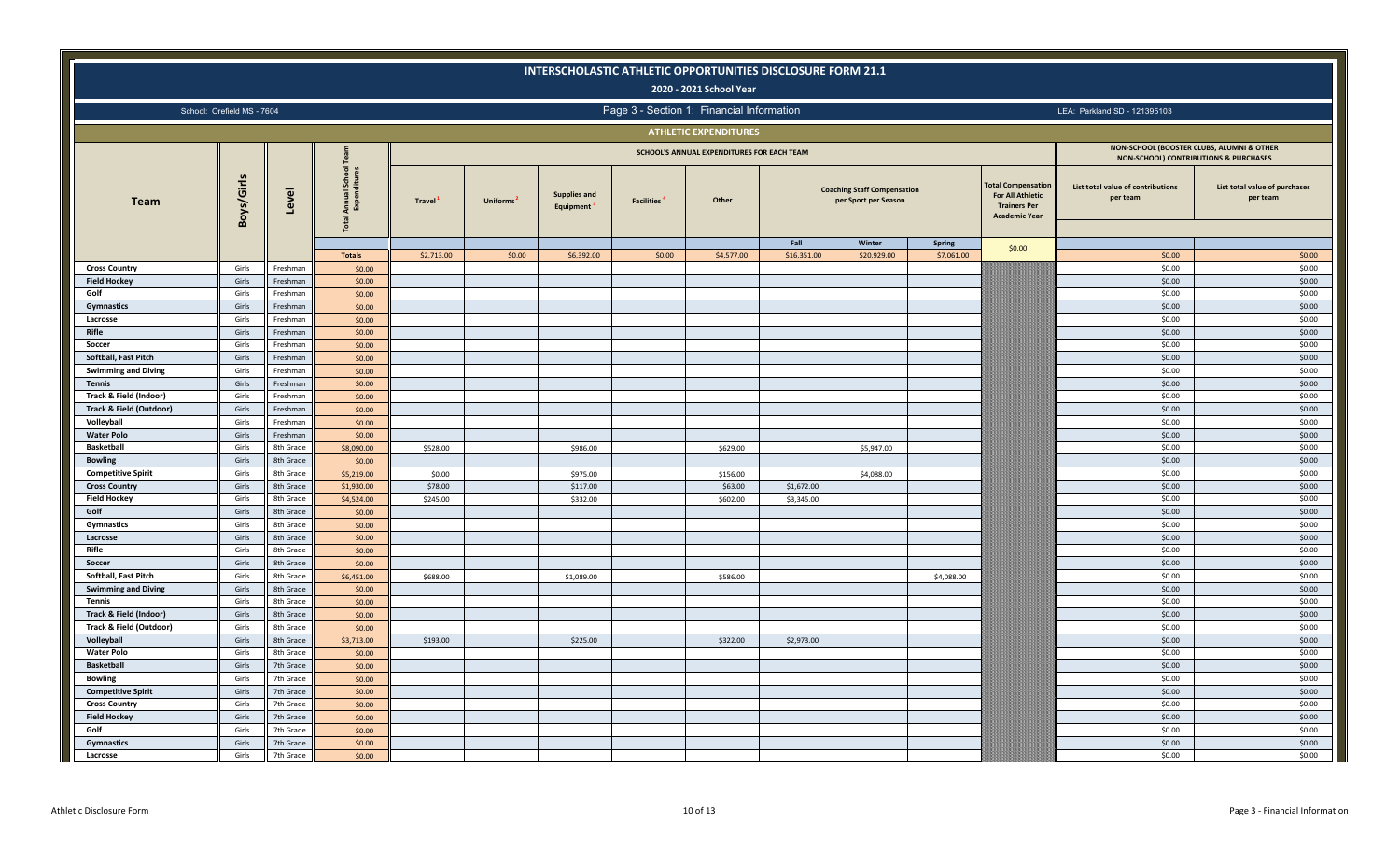|                                    |                            |                           |               |               |                       |                                  |                                           | 2020 - 2021 School Year                    | INTERSCHOLASTIC ATHLETIC OPPORTUNITIES DISCLOSURE FORM 21.1 |                                                            |            |                                                                                                     |                                                                                    |                                           |
|------------------------------------|----------------------------|---------------------------|---------------|---------------|-----------------------|----------------------------------|-------------------------------------------|--------------------------------------------|-------------------------------------------------------------|------------------------------------------------------------|------------|-----------------------------------------------------------------------------------------------------|------------------------------------------------------------------------------------|-------------------------------------------|
|                                    | School: Orefield MS - 7604 |                           |               |               |                       |                                  | Page 3 - Section 1: Financial Information |                                            |                                                             |                                                            |            |                                                                                                     | LEA: Parkland SD - 121395103                                                       |                                           |
|                                    |                            |                           |               |               |                       |                                  |                                           | <b>ATHLETIC EXPENDITURES</b>               |                                                             |                                                            |            |                                                                                                     |                                                                                    |                                           |
|                                    |                            |                           |               |               |                       |                                  |                                           | SCHOOL'S ANNUAL EXPENDITURES FOR EACH TEAM |                                                             |                                                            |            |                                                                                                     | NON-SCHOOL (BOOSTER CLUBS, ALUMNI & OTHER<br>NON-SCHOOL) CONTRIBUTIONS & PURCHASES |                                           |
| <b>Team</b>                        | oys/Girls<br>Ă             | $\overline{\omega}$<br>۹ā |               | <b>Travel</b> | Uniforms <sup>2</sup> | <b>Supplies and</b><br>Equipment | <b>Facilities<sup>4</sup></b>             | Other                                      |                                                             | <b>Coaching Staff Compensation</b><br>per Sport per Season |            | <b>Total Compensation</b><br><b>For All Athletic</b><br><b>Trainers Per</b><br><b>Academic Year</b> | List total value of contributions<br>per team                                      | List total value of purchases<br>per team |
|                                    |                            |                           |               |               |                       |                                  |                                           |                                            | Fall                                                        | Winter                                                     | Spring     | \$0.00                                                                                              |                                                                                    |                                           |
|                                    |                            |                           | <b>Totals</b> | \$2,713.00    | \$0.00                | \$6,392.00                       | \$0.00                                    | \$4,577.00                                 | \$16,351.00                                                 | \$20,929.00                                                | \$7,061.00 |                                                                                                     | \$0.00                                                                             | \$0.00                                    |
| Rifle                              | Girls                      | 7th Grade                 | \$0.00        |               |                       |                                  |                                           |                                            |                                                             |                                                            |            |                                                                                                     | \$0.00                                                                             | \$0.00                                    |
| Soccer                             | Girls                      | 7th Grade                 | \$0.00        |               |                       |                                  |                                           |                                            |                                                             |                                                            |            |                                                                                                     | \$0.00                                                                             | \$0.00                                    |
| Softball, Fast Pitch               | Girls                      | 7th Grade                 | \$0.00        |               |                       |                                  |                                           |                                            |                                                             |                                                            |            |                                                                                                     | \$0.00                                                                             | \$0.00                                    |
| <b>Swimming and Diving</b>         | Girls                      | 7th Grade                 | \$0.00        |               |                       |                                  |                                           |                                            |                                                             |                                                            |            |                                                                                                     | \$0.00                                                                             | \$0.00                                    |
| <b>Tennis</b>                      | Girls                      | 7th Grade                 | \$0.00        |               |                       |                                  |                                           |                                            |                                                             |                                                            |            |                                                                                                     | \$0.00                                                                             | \$0.00                                    |
| Track & Field (Indoor)             | Girls                      | 7th Grade                 | \$0.00        |               |                       |                                  |                                           |                                            |                                                             |                                                            |            |                                                                                                     | \$0.00                                                                             | \$0.00                                    |
| <b>Track &amp; Field (Outdoor)</b> | Girls                      | 7th Grade                 | \$0.00        |               |                       |                                  |                                           |                                            |                                                             |                                                            |            |                                                                                                     | \$0.00                                                                             | \$0.00                                    |
| Volleyball                         | Girls                      | 7th Grade                 | \$0.00        |               |                       |                                  |                                           |                                            |                                                             |                                                            |            |                                                                                                     | \$0.00                                                                             | \$0.00                                    |
| <b>Water Polo</b>                  | Girls                      | 7th Grade                 | \$0.00        |               |                       |                                  |                                           |                                            |                                                             |                                                            |            |                                                                                                     | \$0.00                                                                             | \$0.00                                    |
|                                    |                            |                           |               |               |                       |                                  |                                           |                                            |                                                             |                                                            |            |                                                                                                     |                                                                                    |                                           |

**1 Travel (transportation, housing furnished during travel & per diem dining allowances).**

**2 Purchase and/or Replacement of Athletic Uniforms (clothing for practice & competition).**

**3 Purchase and/or Replacement of Equipment and Supplies.**

**4 Expenditures for Construction, Renovation, Maintenance, Rental, Expansion and Repair of Athletic Facilities.**

 **Note: For a facility shared by multiple teams, calculate per team cost by dividing total facility expenditures by number of teams using facility or by using the percentage of time used by each team.**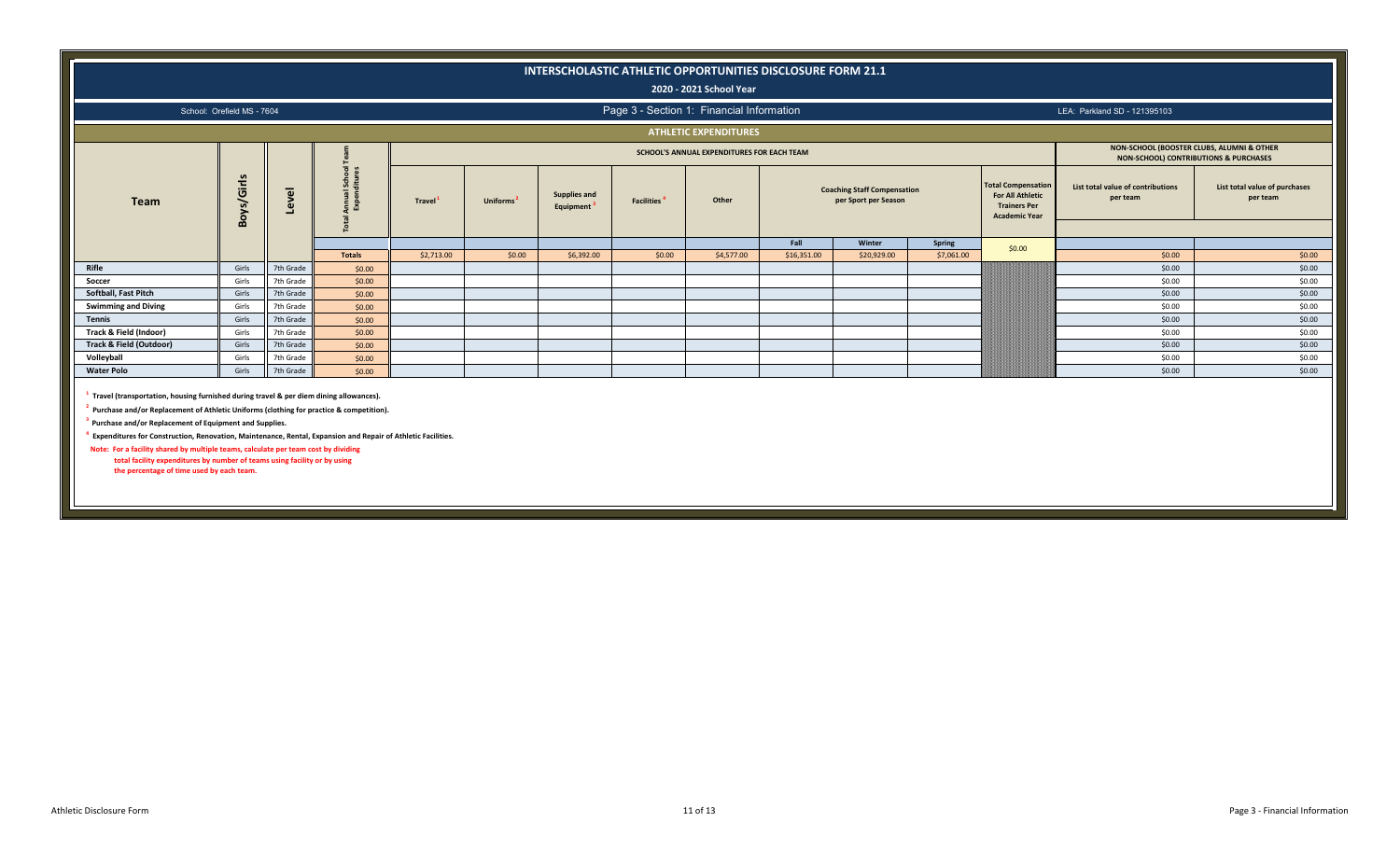|                            |                                                                                                                    |                                                    |                        |                                          |                                       |                         | <b>INTERSCHOLASTIC ATHLETIC OPPORTUNITIES DISCLOSURE FORM 21.1</b>       | 2020 - 2021 School Year |                                             |                                                    |                        |                                   |                                       |                         |                                                                   |              |
|----------------------------|--------------------------------------------------------------------------------------------------------------------|----------------------------------------------------|------------------------|------------------------------------------|---------------------------------------|-------------------------|--------------------------------------------------------------------------|-------------------------|---------------------------------------------|----------------------------------------------------|------------------------|-----------------------------------|---------------------------------------|-------------------------|-------------------------------------------------------------------|--------------|
| School: Orefield MS - 7604 |                                                                                                                    |                                                    |                        |                                          |                                       |                         | Page 5 - Section 1: Gender and Race/Ethnicity Information                |                         |                                             |                                                    |                        |                                   | LEA: Parkland SD - 121395103          |                         |                                                                   |              |
| Gender                     | <b>School Totals</b><br><b>Athletic Program Totals</b><br><b>Race/Ethnicity Code</b><br><b>Race/Ethnicity Code</b> |                                                    |                        |                                          |                                       |                         |                                                                          |                         |                                             |                                                    |                        |                                   |                                       |                         |                                                                   |              |
|                            | American<br>Indian/Alaskan<br><b>Native</b>                                                                        | <b>Black/African</b><br>American<br>(Not Hispanic) | Hispanic<br>(Any Race) | <b>White/Caucasian</b><br>(Not Hispanic) | <b>Multi-Racial</b><br>(Not Hispanic) | Asian<br>(Not Hispanic) | <b>Native Hawaiian</b><br>or Other Pacific<br>Islander<br>(Not Hispanic) | <b>Total</b>            | American<br>Indian/Alaskan<br><b>Native</b> | <b>Black/African</b><br>American<br>(Not Hispanic) | Hispanic<br>(Any Race) | White/Caucasian<br>(Not Hispanic) | <b>Multi-Racial</b><br>(Not Hispanic) | Asian<br>(Not Hispanic) | Native Hawaiian<br>or Other Pacific<br>Islander<br>(Not Hispanic) | <b>Total</b> |
| Male                       | $\star$                                                                                                            | 21                                                 | 68                     | 238                                      |                                       | 21                      | $^{\circ}$                                                               | 359                     | $^{\circ}$                                  | 0                                                  | $^{\circ}$             | O                                 | $\Omega$                              | $\Omega$                |                                                                   | $\mathbf{0}$ |
| Female                     | $\Omega$                                                                                                           | 11                                                 | 60                     | 206                                      | $\star$                               | 15                      | $\star$                                                                  | 303                     | $^{\circ}$                                  | <sup>0</sup>                                       | $^{\circ}$             | $\Omega$                          |                                       | $\Omega$                |                                                                   | $\mathbf{0}$ |
| Total                      | $\star$                                                                                                            | 32                                                 | 128                    | 444                                      | 19                                    | 36                      |                                                                          | 662                     | $\Omega$                                    | O                                                  | $\Omega$               |                                   |                                       | n                       |                                                                   | $\mathbf{0}$ |

Note: Some information has been redacted in order to protect individual idendtification